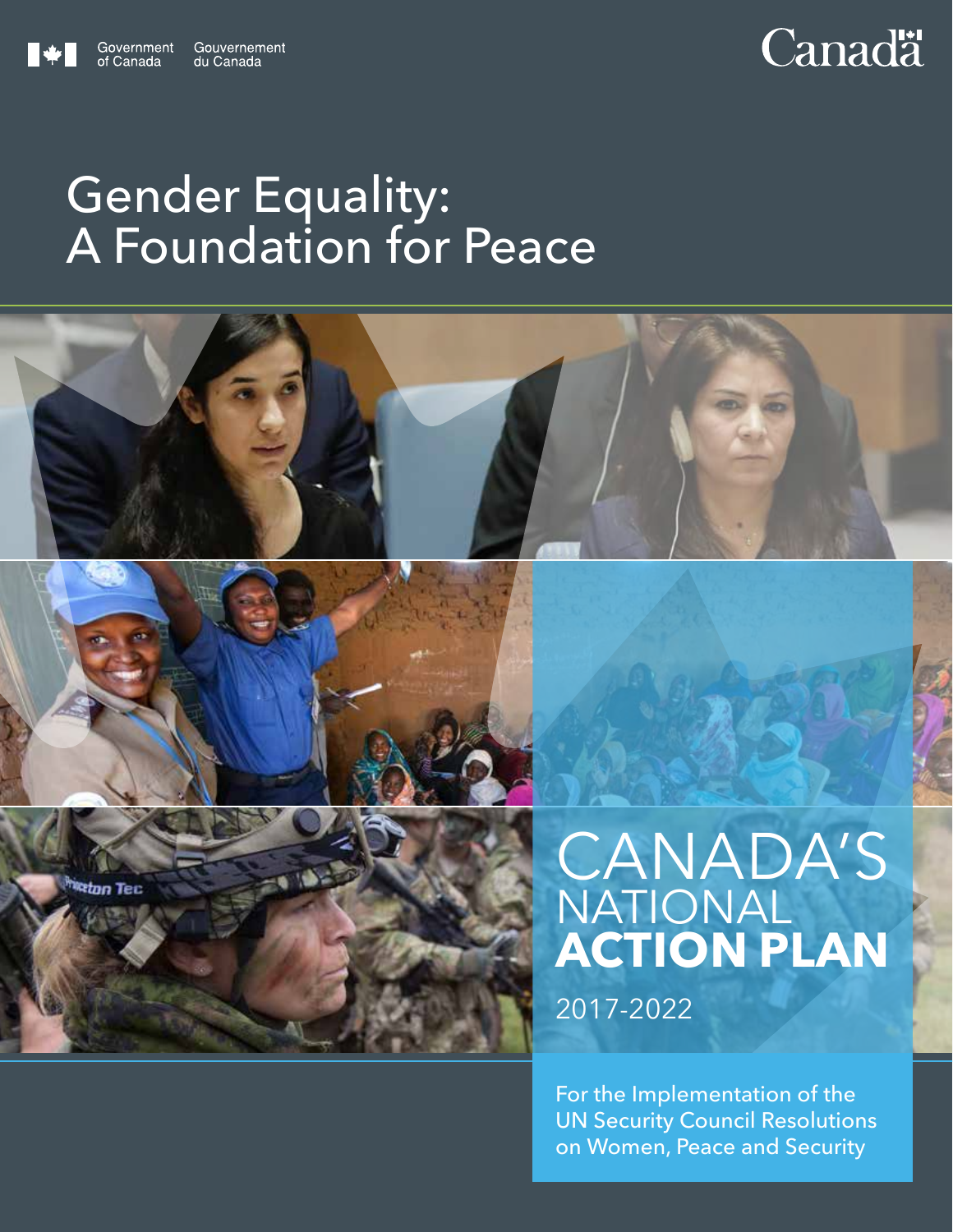Cover photos: Top: UN / Evan Schneider; Middle: UN / Albert González Farran; Bottom: DND/CAF / Cpl Jay Ekin

Global Affairs Canada 125 Sussex Drive Ottawa, ON K1A 0G2 Canada

Telephone: 1-800-267-8376 (toll-free in Canada) 613-944-4000 (in the National Capital Region and outside Canada)

If you are deaf or hard of hearing, or if you have a speech impediment and use a text telephone, you can access the TTY service from 9 a.m. to 5 p.m. Eastern Time by calling 613-944-9136 (in Canada only).

Fax: 613-996-9709

Website: www.international.gc.ca Email: info@international.gc.ca

© Her Majesty the Queen in Right of Canada, 2017

Cette publication est aussi disponible en français sous le titre *L'égalité des genres : un pilier pour la paix*

Paper: FR5-129/2017 978-0-660-23699-5

PDF: FR5-129/2017E-PDF 978-0-660-23697-1

Printed in Canada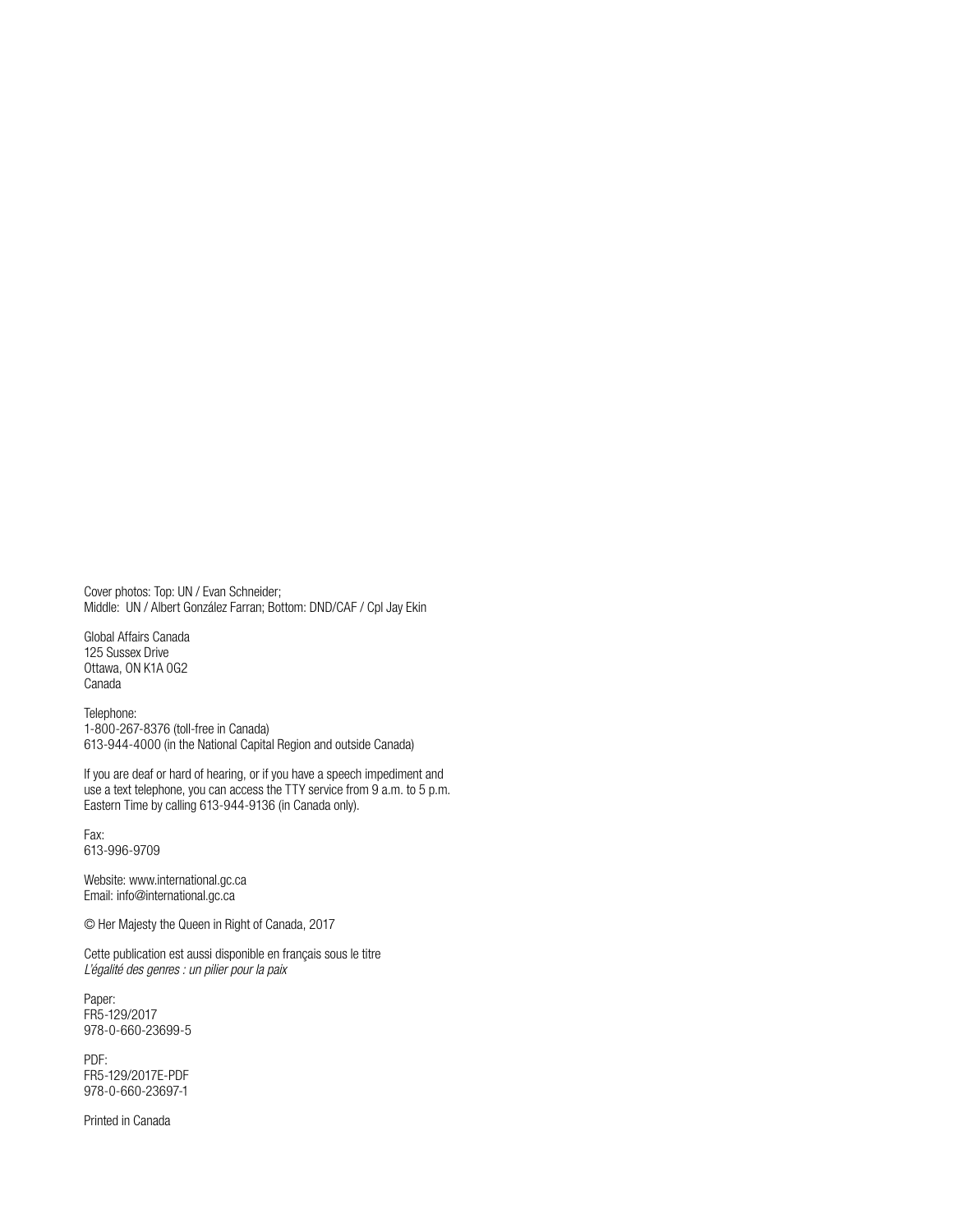## LETTER FROM THE MINISTERS

If we want global peace and security, we must involve women in every aspect of it—from conflict prevention, peacemaking and humanitarian assistance to post-conflict recovery and statebuilding.

Many women are courageous defenders of human rights and fearless negotiators for peace—and yet women are rarely positioned to prevent, manage and end conflict.

The reasons are clear: in conflict settings, women face particular threats. They must often defend themselves against sexual and gender-based violence. Sexual and reproductive health services can be hard to find. Women human rights defenders are harassed, detained—even murdered. Women have been sexually exploited and abused by peacekeepers and other international personnel who are supposed to protect them.

Today's status quo—marked by unequal power relations and discriminatory social norms, practices and legal systems—keeps women and girls from influencing processes that profoundly affect them.

As well, the nature of conflict has changed; civilians, humanitarian workers and civilian infrastructures are deliberately targeted. Humanitarian crises can last for decades, and so can displacement. Many conflicts are also linked to violent extremism and ideologies that subjugate women and girls.

We must see women as survivors, not victims, of conflicts; women can lead us from conflicts and prevent conflicts. The stories of women in conflict situations are both heartbreaking and inspirational. We must harness their resilience, their determination and their innovative solutions to end conflict.

The path to peace needs empowered women because:

- Where women are included in peace processes, peace is more enduring.
- Where women are included in the economy, economic growth is greater.
- Where women are included in governance, states are more stable.
- Where women are included in security, everyone is safer.
- Where gender equality is upheld, societies are more peaceful.<sup>1</sup>

The 2030 Agenda's Sustainable Development Goals recognize the solid link between peace, respect for human rights, economic development, inclusive governance and institutions, and gender equality.

The United Nations Security Council (UNSC) Resolution 1325 and subsequent resolutions on Women, Peace and Security (WPS) address women's challenges in conflict situations and women's potential to influence global peace and security. Canada's National Action Plan (the Action Plan) is the Government of Canada's response to these resolutions.

<sup>&</sup>lt;sup>1.</sup> Valerie M. Hudson et al., Sex and World Peace, 2012.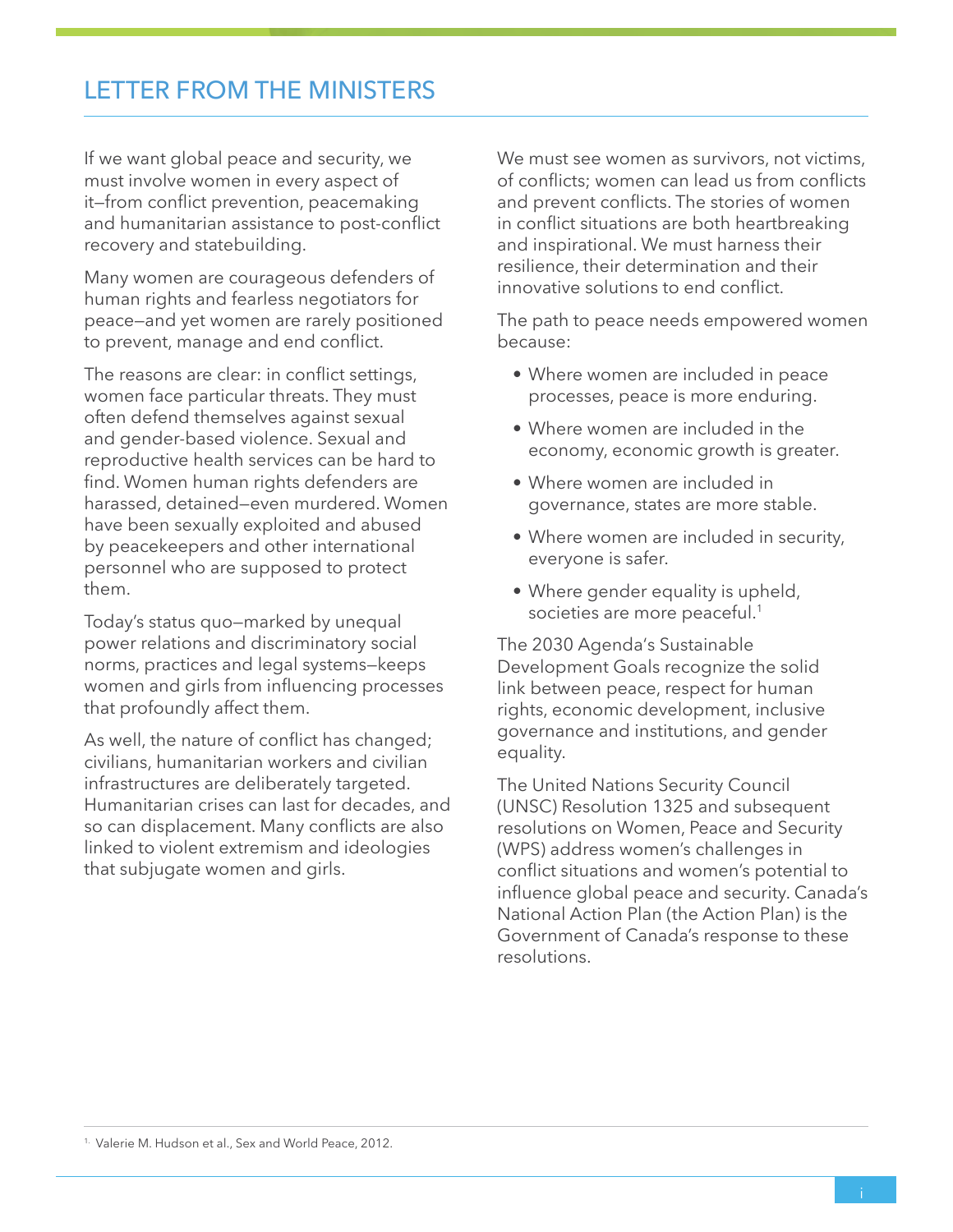The Action Plan is at the heart of Canada's Feminist Foreign Policy that includes its Feminist International Assistance Policy and Defence Policy. The 2017-2022 Action Plan will help implement these policies with an integrated, whole-of-government approach to our engagement in fragile, conflict and post-conflict settings.

Canadians want more gender equal and stable societies, and we will focus our resources to make that happen. We hope the 2017-2022 Action Plan inspires our international partners to work with us to support women in creating an inclusive and peaceful world.

*The Hon. Chrystia Freeland Minister of Foreign Affairs*

Mai

*The Honourable Harjit Singh Sajjan Minister of National Defence*

*The Honourable Maryam Monsef Minister of Status of Women*

MOSfean

*The Hon. Marie-Claude Bibeau Minister of International Development and La Francophonie*

*The Honourable Jody Wilson-Raybould*

June on

*Minister of Justice and Attorney General of Canada*

*The Honourable Ralph Goodale Minister of Public Safety and Emergency Preparedness*

Unise

*The Honourable Ahmed D. Hussen Minister of Immigration, Refugees and Citizenship*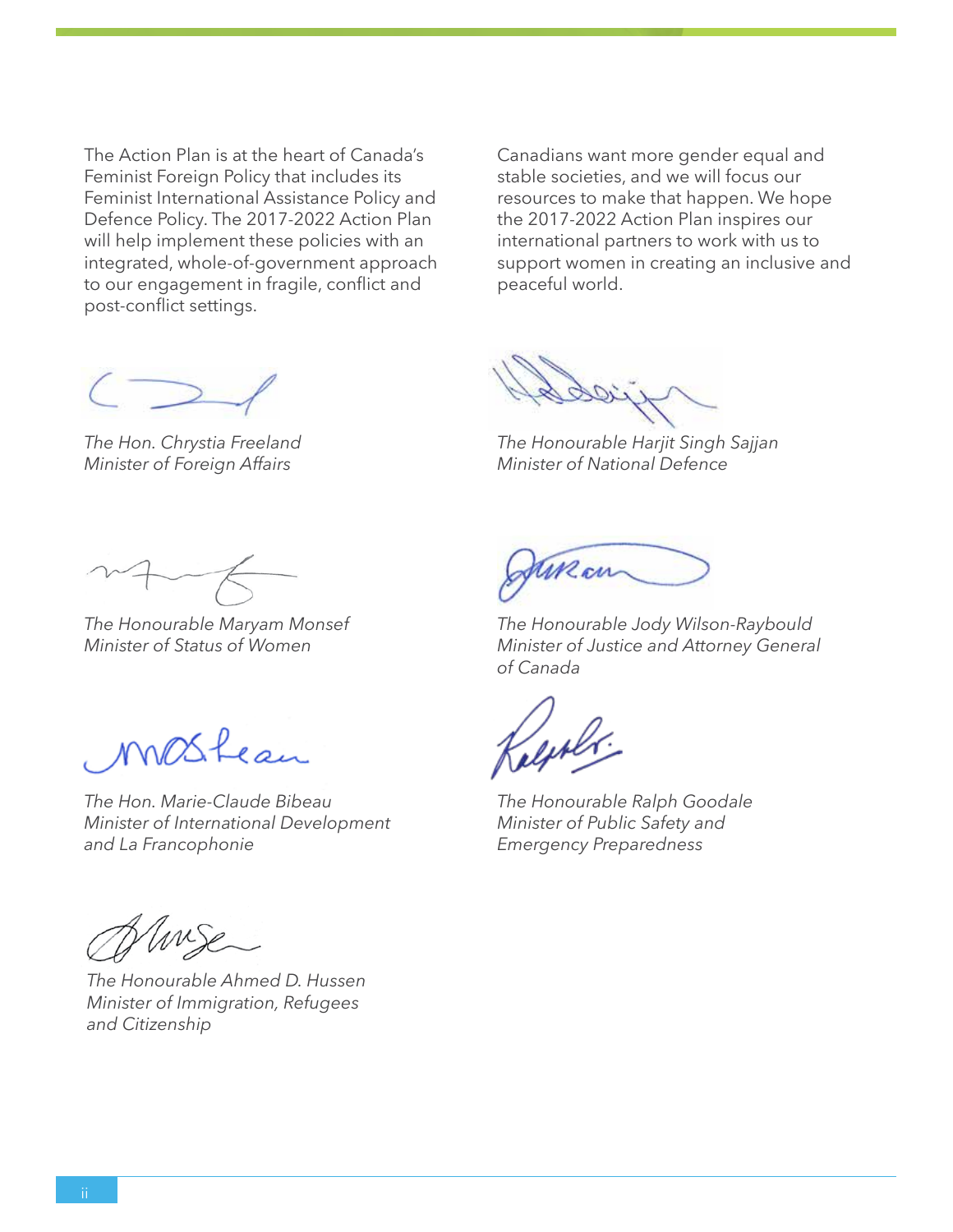## TABLE OF CONTENTS

| 01 | <b>EXECUTIVE SUMMARY</b>                                                                                                           |
|----|------------------------------------------------------------------------------------------------------------------------------------|
| 02 | THE CONTEXT FOR ACTION                                                                                                             |
| 03 | Women as peacemakers                                                                                                               |
| 04 | Barriers to achieving peace                                                                                                        |
| 04 | Canada's own challenges: Learning from our experience                                                                              |
| 06 | The Global Agenda for Women, Peace and Security                                                                                    |
| 07 | The Global Agenda for Women, Peace and Security and<br>the Sustainable Development Goals                                           |
| 08 | CANADA'S VISION FOR WOMEN, PEACE AND SECURITY IN<br>THE INTERNATIONAL CONTEXT: GENDER EQUALITY AS A<br><b>FOUNDATION FOR PEACE</b> |
| 10 | THE NEW ACTION PLAN: CLEAR, COMMITTED, STRONG                                                                                      |
| 10 | Objectives for the Action Plan                                                                                                     |
| 11 | <b>Action Plan partners</b>                                                                                                        |
| 11 | Taking action                                                                                                                      |
| 14 | Accountability, monitoring and review                                                                                              |
| 17 | Indispensable collaboration with civil society                                                                                     |
| 17 | <b>CONCLUSION</b>                                                                                                                  |
| 18 | <b>DEFINITIONS</b>                                                                                                                 |
|    |                                                                                                                                    |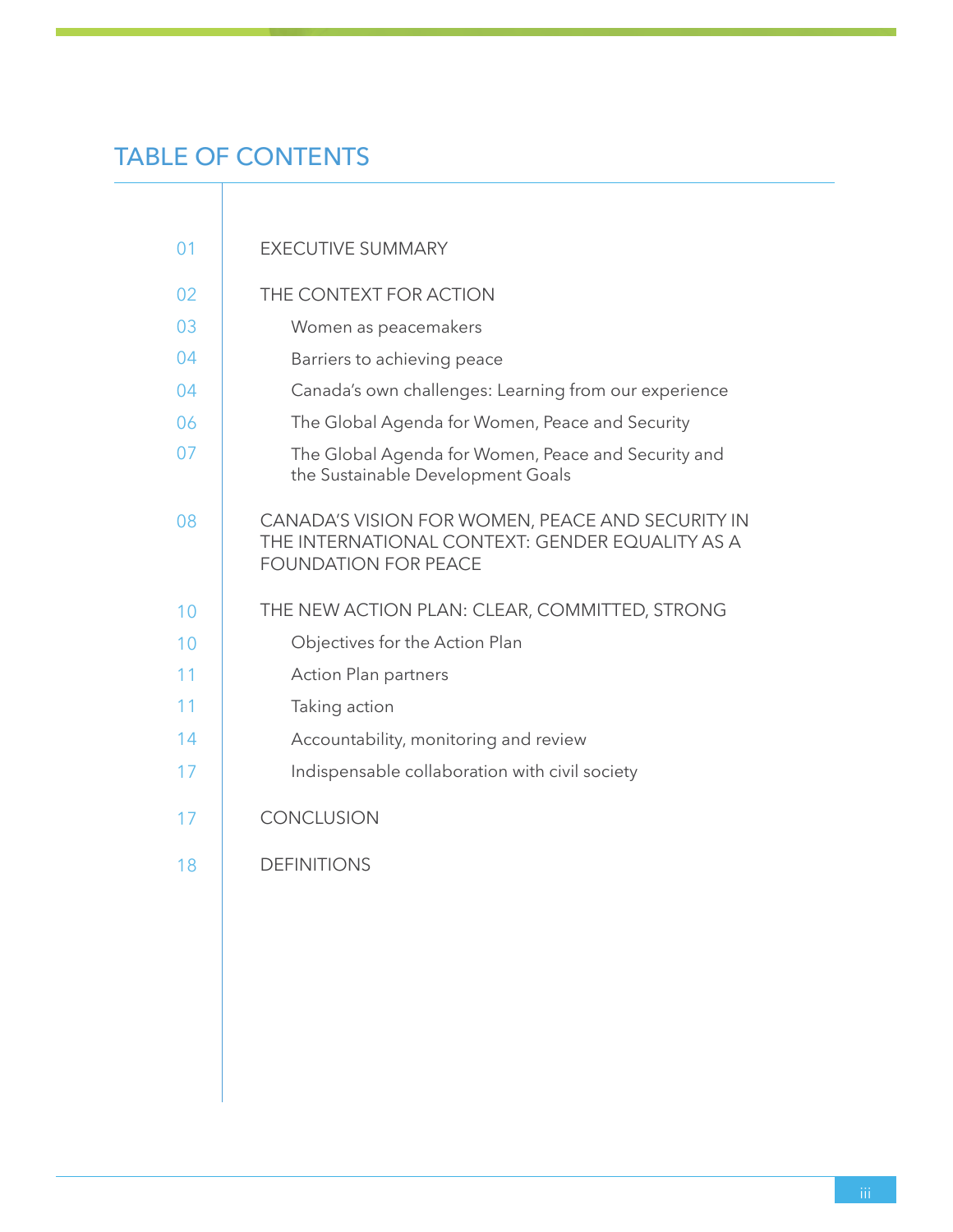## ABBREVIATIONS

| CAF          | <b>Canadian Armed Forces</b>                                                  |
|--------------|-------------------------------------------------------------------------------|
| <b>CEDAW</b> | Convention on the Elimination of all forms of<br>Discrimination against Women |
| <b>DND</b>   | Department of National Defence                                                |
| GBA+         | Gender-based Analysis Plus                                                    |
| <b>IRCC</b>  | Immigration, Refugees and Citizenship Canada                                  |
| <b>NATO</b>  | North Atlantic Treaty Organization                                            |
| <b>OSCE</b>  | Organization for Security and Co-operation in Europe                          |
| PS           | Public Safety Canada                                                          |
| <b>PSOPs</b> | Peace and Stabilization Operations Program                                    |
| <b>RCMP</b>  | Royal Canadian Mounted Police                                                 |
| <b>SDG</b>   | Sustainable Development Goal                                                  |
| <b>SWC</b>   | <b>Status of Women Canada</b>                                                 |
| <b>UNSC</b>  | United Nations Security Council                                               |
| WPSN-C       | Women, Peace and Security Network - Canada                                    |
| <b>WPS</b>   | Women, Peace and Security                                                     |
|              |                                                                               |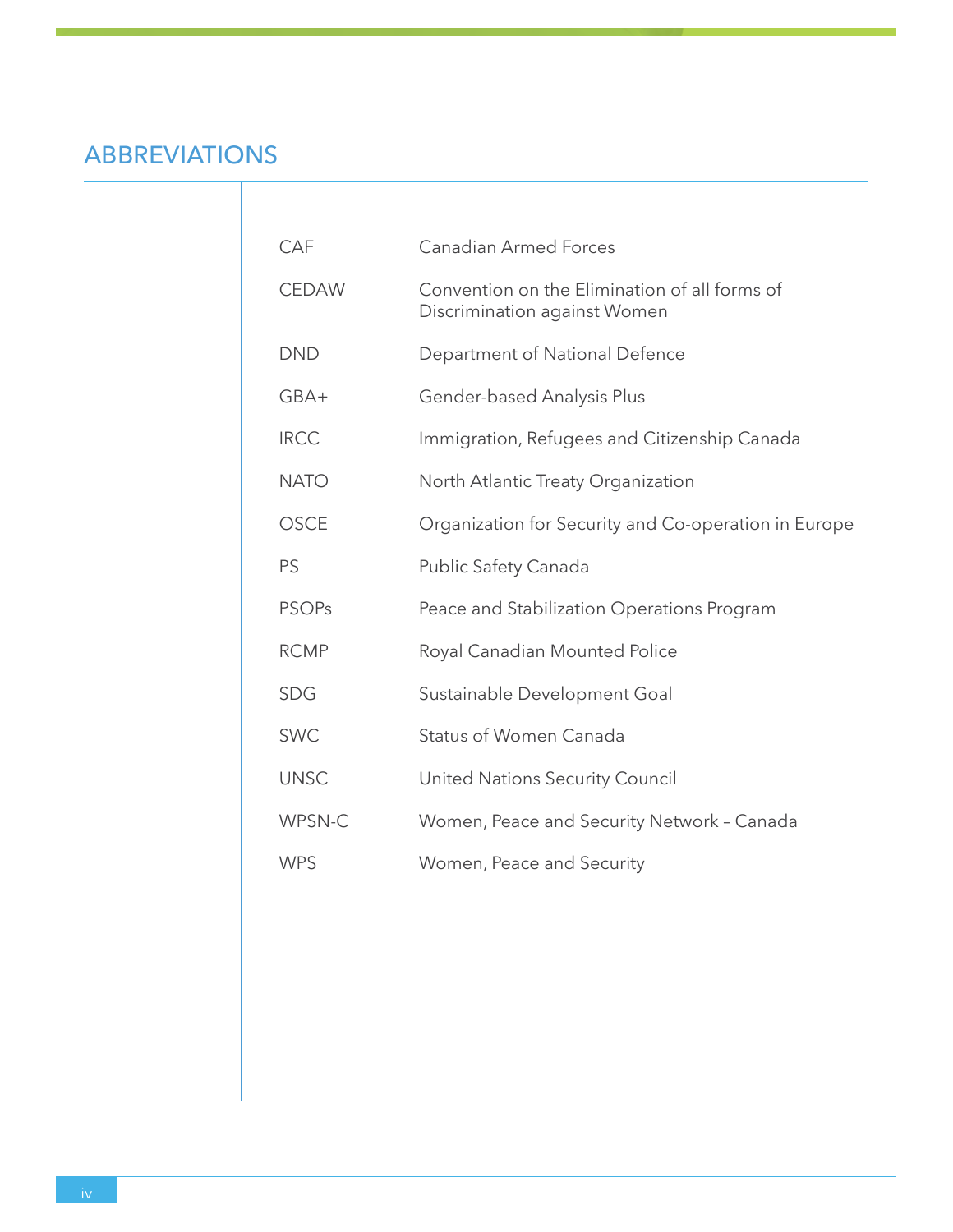## EXECUTIVE SUMMARY

Canada is committed to gender equality, to empowering women and girls around the world and to promoting their human rights and well-being. Canada is also committed to preventing and responding to conflicts to help build a more peaceful and prosperous world. The Women, Peace and Security (WPS) agenda is at the intersection of these commitments. Implementing a whole-ofgovernment approach to advance the global WPS agenda is a priority for Canada.

Recognizing the important role of civil society in advancing the WPS agenda internationally, the government is increasing its support to local women's groups and movements, working toward achieving gender equality and the human rights of women and girls.

Harmful practices and social norms, including among women, that uphold gender hierarchies and other intersecting forms of marginalization and exclusion or condone violence are often exacerbated during conflict. Canada recognizes that women and men must be equally committed to changing attitudes, behaviours and roles to support gender equality. This is why Canada's Feminist Foreign Policy requires engaging men and boys, alongside women and girls, as agents and beneficiaries of change in peace and gender equality.

Canada's National Action Plan (the Action Plan) 2017-2022 contains the Government of Canada's specific commitments to advance the WPS agenda.

Lead partners for the Action Plan are Global Affairs Canada, the Department of National Defence (DND) and the Canadian Armed Forces (CAF), and the Royal Canadian Mounted Police (RCMP). Supporting partners are Public Safety Canada (PS), Status of Women Canada (SWC), Immigration, Refugees and Citizenship Canada (IRCC) and the Department of Justice.

Partners for the Action Plan describe in separate implementation plans how they will contribute to the following objectives:

- Increase the meaningful participation of women, women's organizations and networks in conflict prevention, conflict resolution, and post-conflict statebuilding.
- Prevent, respond to and end impunity for sexual and gender-based violence perpetrated in conflict and sexual exploitation and abuse by peacekeepers and other international personnel, including humanitarian and development staff.
- Promote and protect women's and girls' human rights, gender equality and the empowerment of women and girls in fragile, conflict and post-conflict settings.
- Meet the specific needs of women and girls in humanitarian settings, including the upholding of their sexual rights and access to sexual and reproductive health services.
- Strengthen the capacity of peace operations to advance the WPS agenda, including by deploying more women and fully embedding the WPS agenda into CAF operations and police deployments.

A Theory of Change illustrates how specific actions contribute to these objectives and to meeting Canada's commitments under the UN Security Council's resolutions on WPS.

In developing the 2017-2022 Action Plan, the Government of Canada has consulted with civil society, in particular the Women, Peace and Security Network-Canada (WPSN-C). This input has been invaluable, and the Government of Canada is committed to strengthening this collaboration.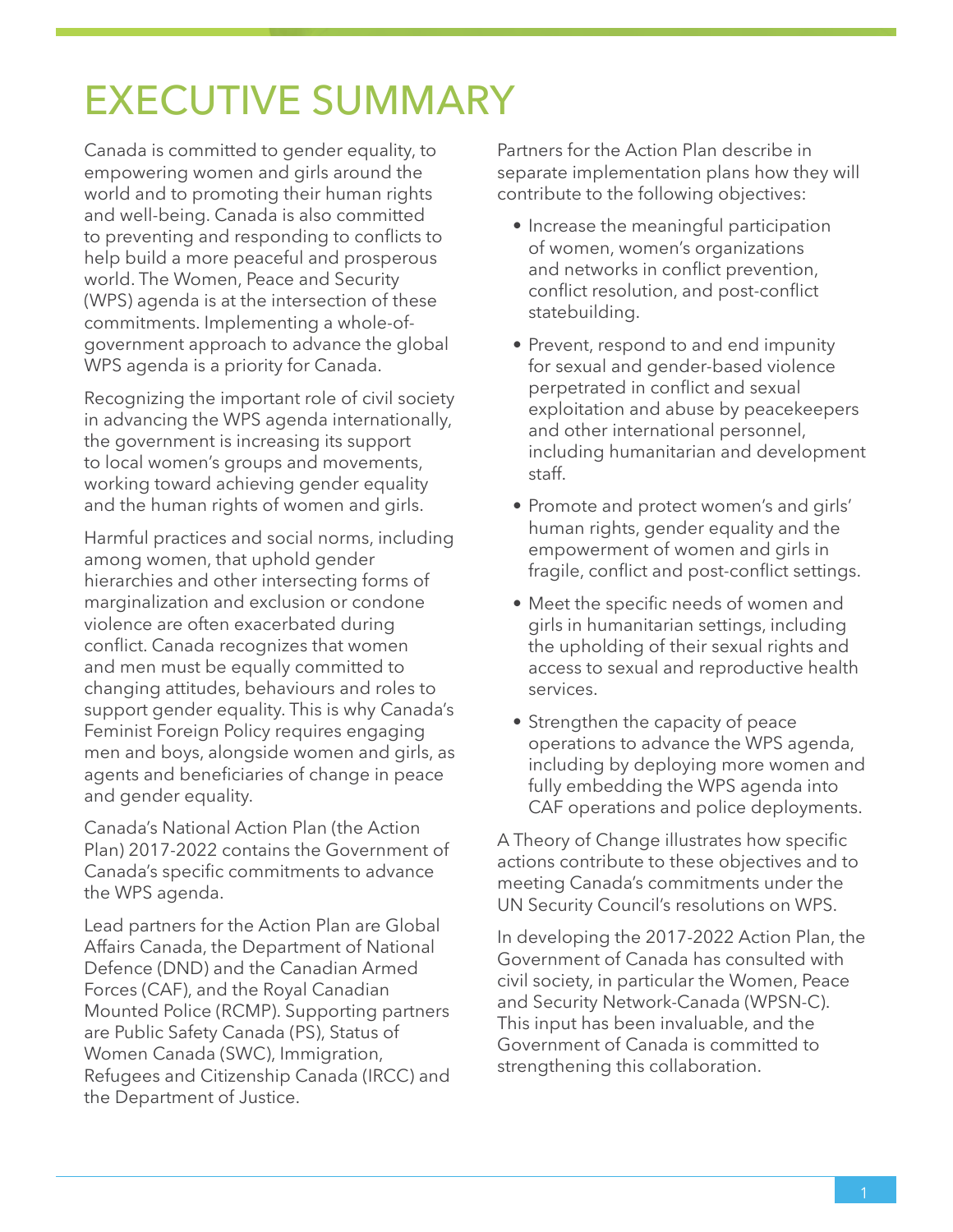## THE CONTEXT FOR ACTION

Two billion people live in countries affected by fragility, conflict and violence.<sup>2</sup> Overcoming insecurity and achieving sustainable peace are daily concerns for these communities. Women and girls suffer disproportionately in these conflict settings but remain almost entirely excluded from the processes that build peace.3

Canada knows that, given the opportunity, women and girls can play vital roles in establishing and maintaining peace. Women's active participation in conflict prevention, resolution and post-conflict statebuilding in particular presents unique and pivotal opportunities to create gender transformative solutions—and, ultimately, more inclusive, gender equal and peaceful societies.

Despite achievements by the UN, its Member States and other actors on the WPS agenda, a gap remains between words and action.<sup>4</sup> Closing this gap represents a unique opportunity for Canada to increase the well-being of women and girls in conflictaffected states, contribute to sustainable peacebuilding, and decrease the threats to international security. But it also requires a more ambitious approach than the Government of Canada took under its previous plan.

It requires Canada to identify the barriers to women's participation and seek the opportunities in conflicts, humanitarian settings, peace operations and statebuilding to challenge the status quo—to transform harmful gender relations and empower women:

- Women and girls must be perceived as survivors, standing as leaders and agents of peace for their families and communities, not as victims.
- Grassroots organizations and movements mobilize for peace and push for gender equality. They need our support to drive this change.
- Peace operations create conditions for peace and protect civilians. Their capacity must be strengthened to address the needs of the most vulnerable and more particularly those of women and girls.

Canada has renewed its Action Plan to achieve these aims.

> *" What we really want to do is to hear and bring the messages of women—women in decision making, women who bear the brunt and carry the burden of many of the tragedies that we see—to see how we can come out of this, how we can be a constructive partner in finding the solutions to sustainable development."*

*Deputy Secretary-General Amina J. Mohammed, 20 July 2017, in Abuja as part of a first-ever UN-African Union trip focused on women, peace and security*

<sup>&</sup>lt;sup>2.</sup> [World Bank Group, Fragility, Conflict and Violence program publication \(2017\)](http://www.worldbank.org/en/topic/fragilityconflictviolence/overview)

Between 1992 and 2011, women represented only 4% of signatories to peace agreements and 9% of peace negotiators. [UN Women Facts and Figures: Peace and Security](http://www.unwomen.org/en/what-we-do/peace-and-security/facts-and-figures), citing "Women's Participation in Peace Negotiations: Connections Between Presence and Influence," October 2012, p. 2-3.

<sup>4.</sup> The gaps are well documented in UN Women: Preventing Conflict, Transforming Justice, Securing the Peace: A Global Study on the [Implementation of United Nations Security Council resolution 1325 \(2015\)](http://wps.unwomen.org/).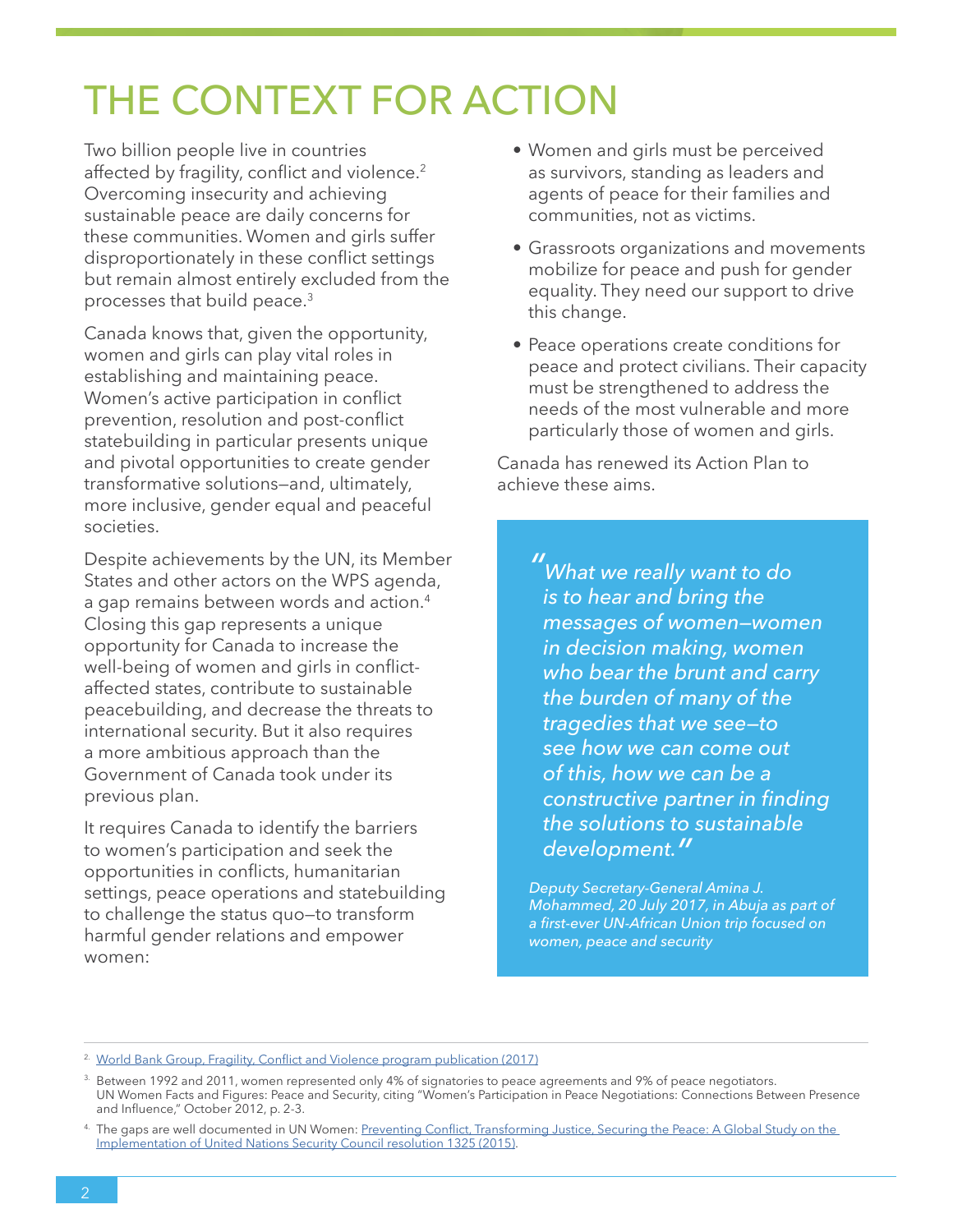

#### WOMEN AS PEACEMAKERS

Canada knows that women, as well as men, are full members of their society and must actively participate in the negotiations, reconciliation and reconstruction within their communities required as a result of conflict.

Women's participation in conflict resolution, as negotiators or mediators for example, makes peace agreements more durable. In fact, when women fully participate in peace processes, agreements are 20% more likely to last at least two years and 35% more likely to last 15 years.<sup>5</sup> Research also shows that women have organized and performed mass action campaigns in favor of peace agreements more than any other group, pressuring parties to start negotiations and sign peace deals.<sup>6</sup> Help start in the start of the Security Council (2016). The master of the Secretary-General on the Secretary-General on the Secretary-General on the Secretary-General on the Secretary-General on the Secretary-General on

Because men and women experience conflict and understand peace differently, women bring a different perspective to resolving conflict and building peace. They broaden and deepen the discussion on peace and

security beyond the interests of combatting parties, they increase community buy-in, and they help address the root causes of conflict.

In post-conflict states, up to 40% of households are headed by women,<sup>7</sup> making women highly attuned to their community's reconstruction needs. Evidence shows that "with access to income generation and economic security as a result of just peace agreement outcomes, women tend to be quicker to invest in child welfare and education, to build food security, and to rebuild rural economies, greatly contributing to longer term stability."<sup>8</sup>

We also know there is a connection between women's participation in peace operations and the effectiveness of these missions. In fact, women and men alike are more likely to report sexual and gender-based incidents of violence when they can speak to women officers.<sup>9</sup> Moreover, women are better able to reach out to all members of the population to understand their concerns and the dangers they face. Yet, there are still few women in the UN's Formed Police Units, comprising 7%,<sup>10</sup> and women military personnel in UN missions remain the exception, comprising 3%.11

This and other evidence shows that when women are put in key roles in peace operations, peace processes and military deployments, the effectiveness of the missions and processes increases considerably.

<sup>5.</sup> Laurel Stone, "Annex II, Quantitative Analysis of Women's participation in Peace Processes in Marie O'Reilly, Andrea Ó Súilleabháin, and Thania Paffenholz, "Reimagining Peacemaking: Women's Roles in Peace Processes," New York: International Peace Institute, June 2015.

<sup>6.</sup> Thania Paffenholz, Nick Ross, Steven Dixon, Anna-Lena Schluchter and Jacqui True, "Making Women Count - Not Just Counting Women: Assessing Women's Inclusion and Influence on Peace Negotiations," Geneva: Inclusive Peace and Transition Initiative (The Graduate Institute of International and Development Studies) and UN Women, April 2016 p. 35.

<sup>7. &</sup>quot;Governance, Natural Resources and Post-Conflict Peacebuilding" ed. by Carl Bruch, Carroll Muffett, Sandra S. Nichols, Routledge, 2016.

<sup>8.</sup> Preventing Conflict, Transforming Justice, Securing the Peace: A Global Study on the Implementation of United Nations Security Council resolution 1325 (2015)., p. 42.

<sup>9.</sup> UN Women:"Progress of the World of Women: In Pursuit of Justice", 2011, p. 59 ff.

<sup>&</sup>lt;sup>10.</sup> UN Department of Peacekeeping Operations, <u>[Gender Statistics by Mission: for the month of April 2017](http://www.un.org/en/peacekeeping/contributors/gender/2017gender/apr17.pdf)</u>. The majority of police officers serving in United Nations peace operations are deployed as part of a Formed Police Unit.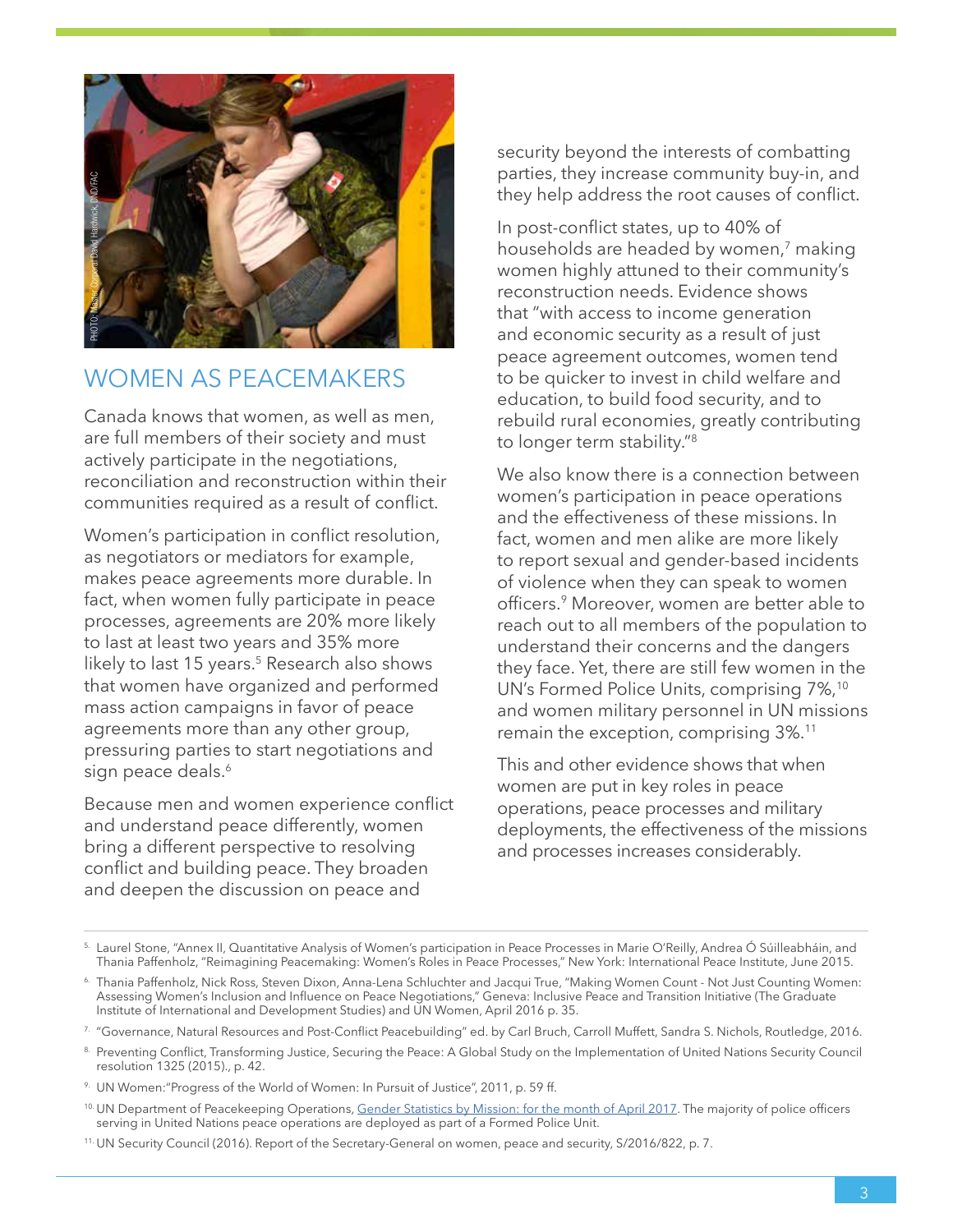### BARRIERS TO ACHIEVING PEACE

While recognizing women's potential, Canada cannot ignore the impacts that conflicts and fragility have on women and girls.

Women and girls face multiple and intersecting forms of discrimination. Discrimination based on gender is frequently compounded by discrimination based on other identity factors such as ethnicity, race, religion, age, sexual orientation and ability. This is often exacerbated during conflict when discrimination against particular groups of women and girls can take on a violent form.

For example, sexual and gender-based violence is often used as a tactic of war. In various instances, women human rights defenders are harassed, detained and murdered. Access to justice can be nonexistent, or at best more dangerous than usual, making the chances for long-term reconciliation more difficult.

Almost half of the countries with the highest child marriage rates are also the least peaceful countries.12 In June 2017, Canada co-sponsored a resolution on Child, Early and Forced Marriage in Humanitarian Settings at the UN Human Rights Council. It noted that the incidence and risk of child, early and forced marriage is exacerbated in humanitarian settings due to various factors, including insecurity and the use of forced marriage as a tactic in conflict.13 Maternal mortality more than doubles in conflict or post-conflict situations.14 Targeted gender equality efforts in response to conflict remain weak and fragmented. Violent extremism, prolonged humanitarian and migration crises, and the effects of climate change threaten women's and girls' security and livelihoods even further.

Canada launched its Feminist International Assistance Policy to reduce poverty and build a more peaceful and sustainable world. Canada knows that investing in gender equality and the rights of women and girls is the most effective way to reduce poverty and inequality and to prevent conflict and achieve peace.

## CANADA'S OWN CHALLENGES: LEARNING FROM OUR **EXPERIENCE**

Although Canada is not a fragile or conflictaffected state, women in Canada face a variety of challenges including gender-based violence. Indigenous women and girls in particular face intersecting discrimination and violence based on gender, race, socioeconomic status and other identity factors, as well as underlying historic causes in particular the legacy of colonialism and the devastation caused by the residential school system. While Indigenous women make up 4% of Canada's total number of women, 16% of all women murdered in Canada between 1980 and 2012 were Indigenous.

The government has committed to a renewed relationship with Indigenous peoples in Canada. It wants to right the wrongs of the past and address current issues and concerns. The government has accepted the Calls to Action outlined in the Final Report of the Truth and Reconciliation Commission of Canada

<sup>&</sup>lt;sup>12.</sup> [Girls not brides](https://www.girlsnotbrides.org/where-does-it-happen/) citing [UNICEF's State of the World's Children report 2016](https://www.unicef.org/sowc2016/) and the [Global Peace Index 2017](http://visionofhumanity.org/app/uploads/2017/06/GPI17-Report.pdf)

<sup>13.</sup> United Nations Human Rights Council, Thirty-fifth session, 6-23 June 2017, Resolution on Child, early and forced marriage in humanitarian settings.

<sup>14.</sup> [UN Women calculations](http://www.unwomen.org/en/what-we-do/peace-and-security/facts-and-figures) based on data from Maternal Mortality Estimation Inter-Agency Group estimates and birth estimates of the Population Division's World Population Prospects, cited in the SG report, S/2014/693, p. 27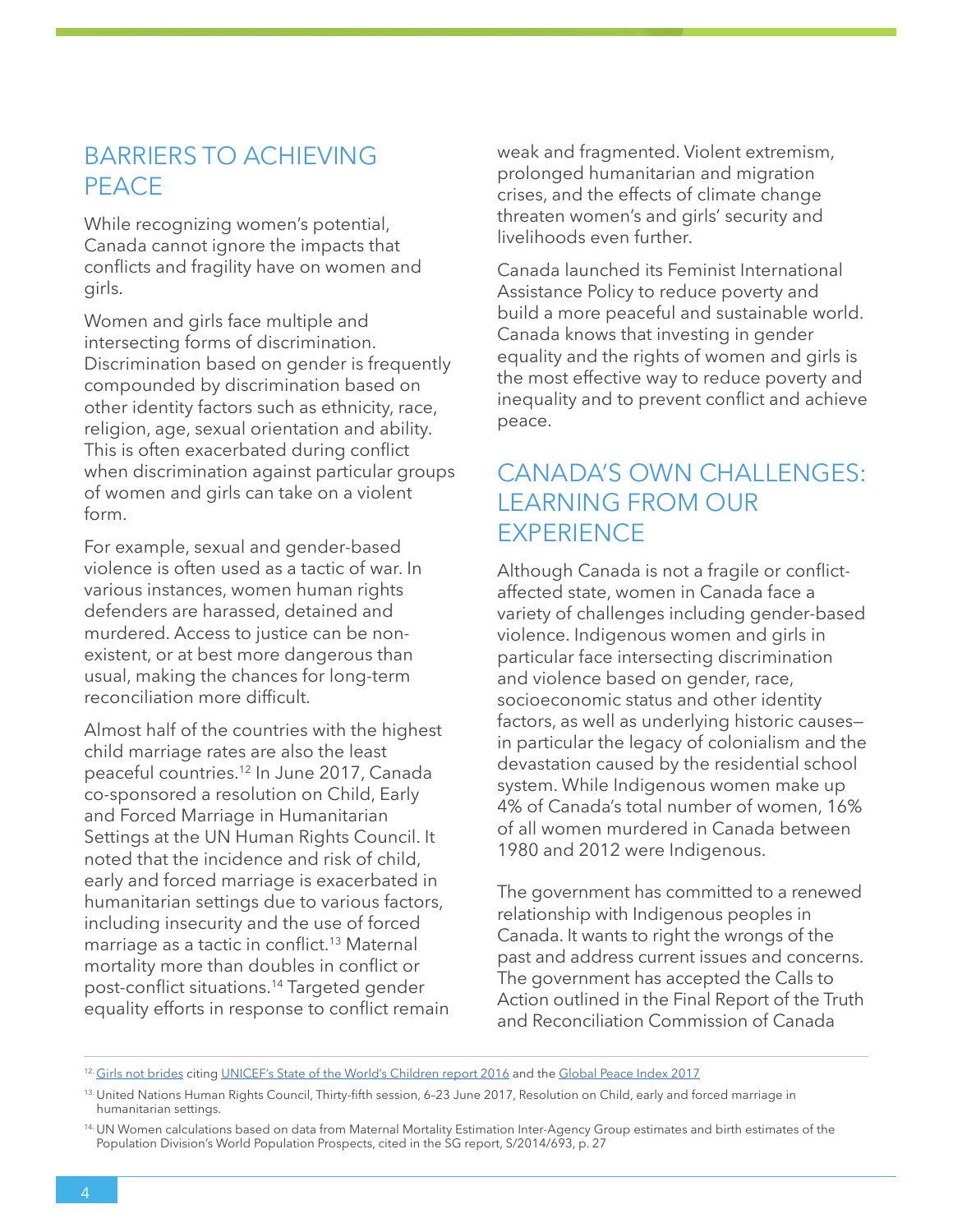*" Canada is built on the ancestral land of Indigenous peoples— but regrettably, it's also a country that came into being without the meaningful participation of those who were there first. . . . For Indigenous peoples in Canada, the experience was mostly one of humiliation, neglect, and abuse. Of a government that … sought to … eradicate their distinct languages and cultures, and to impose colonial traditions and ways of life. … And for many Indigenous peoples, this lack of respect for their rights persists to this day."*

*Prime Minister [Trudeau's address to the](https://pm.gc.ca/eng/news/2017/09/21/prime-minister-justin-trudeaus-address-72th-session-united-nations-general-assembly)  [72th Session of the United Nations General](https://pm.gc.ca/eng/news/2017/09/21/prime-minister-justin-trudeaus-address-72th-session-united-nations-general-assembly)  [Assembly](https://pm.gc.ca/eng/news/2017/09/21/prime-minister-justin-trudeaus-address-72th-session-united-nations-general-assembly)* Canada launched *It's Time: Canada's* 

and confirmed its intention to adopt without qualification the United Nations Declaration on the Rights of Indigenous Peoples. A review of Canadian laws and policies is underway to ensure that the government recognizes and respects Indigenous rights. To address the disproportionately high rate of missing and murdered Indigenous women and girls and to meet Indigenous organizations' and others' call for action, the government established the independent National Inquiry into Missing and Murdered Indigenous Women and Girls. Efforts to improve the child and family welfare system and housing conditions for Indigenous peoples in Canada are other examples that reflect the government's intention to achieve true reconciliation with First Nations, Inuit and Métis.

Nevertheless, much work remains to be done before Indigenous peoples in Canada have adequate housing, quality education and safe drinking water, before they no longer face discrimination, and before Indigenous women and girls no longer have to fear for their physical safety.

It is a priority for Canada to address these challenges and to learn from our own experience. Canada will continue to work to advance reconciliation and to protect and promote the rights of Indigenous peoples here at home. Globally, in the context of this Action Plan, Canada's learning experience with the consequences of colonialism and the continued challenges faced by First Nations, Inuit and Métis will help improve Canada's capacity to respond to challenges faced by women and girls abroad.

*Strategy to Prevent and Address Gender-Based Violence*, a whole-ofgovernment approach to prevent and address this form of violence nationally. Budget 2017 included \$100.9 million over five years, and \$20.7 million per year ongoing, to implement *It's Time*. This will include the Gender-Based Violence Knowledge Centre within Status of Women Canada. The Centre will better align existing resources across government and support the development and sharing of research and data to enable more coordinated action on gender-based violence.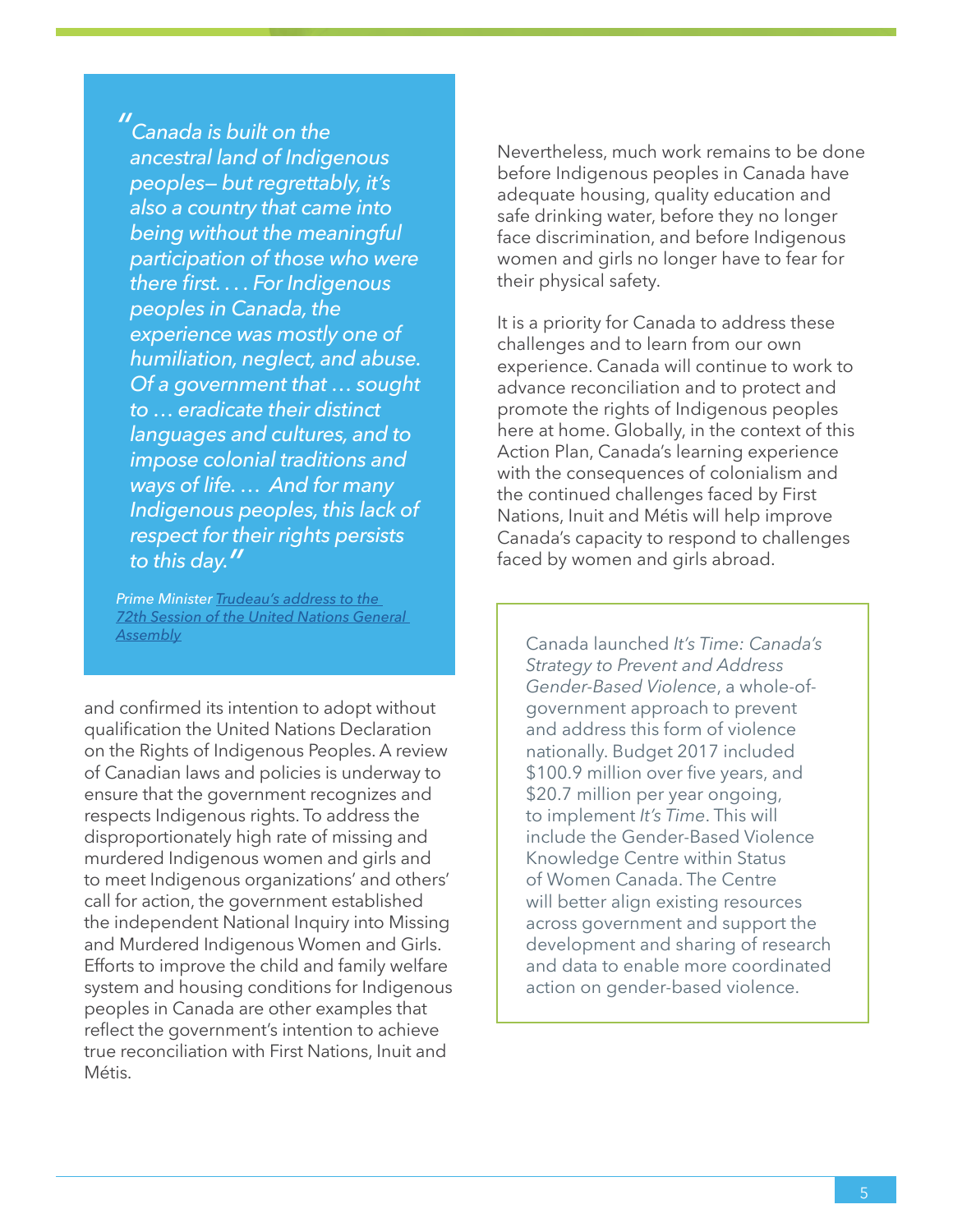## THE GLOBAL AGENDA FOR WOMEN, PEACE AND **SECURITY**

Decades of effort, largely driven by civil society, have produced a legal framework and a set of international norms—the WPS agenda—that address the situation of women and girls in conflict.

The resolutions adopted by the UN Security Council that form this agenda—starting with Resolution 1325 in 2000—reaffirm the important role of women in preventing and resolving conflicts, in peace operations, in humanitarian response, in post-conflict reconstruction, and in counter-terrorism and countering violent extremism. The resolutions guide the UN and Member States in:

- Empowering women and girls in efforts to prevent, end, and recover from armed conflict; and
- Ensuring respect for women's and girls' human rights, including urging the development of measures to prevent and address rape and other forms of sexual and gender-based violence.

An important element of the agenda is the international legal framework. It clearly establishes that rape and other forms of sexual violence may constitute war crimes, crimes against humanity and acts of genocide, as defined by the Rome Statute of the International Criminal Court and the jurisprudence developed by the International Criminal Tribunal for Rwanda, the International Criminal Tribunal for the former Yugoslavia, and other ad hoc tribunals.

The WPS agenda is also informed by the Beijing Platform for Action, the Convention on the Elimination of all forms of Discrimination against Women (CEDAW), the Convention on the Rights of the Child



and its additional protocol on children in armed conflict, the Geneva Conventions and their additional protocols, and other international human rights and humanitarian law instruments, as well as by the UN Security Council's complementary efforts for the protection of civilians in armed conflict.

Canada has been among the strongest proponents internationally of the WPS agenda and has a long history of advocating for and supporting gender equality, of promoting the empowerment of women and girls, of calling for the protection of their human rights, and of fighting sexual and gender-based violence, including in conflict settings. Canada was instrumental in the adoption of the Bejing Declaration and Platform for Action in 1995 and in bringing the issue of sexual violence against women to the UN's attention. It was a leader in the drafting of the Rome Statute—that clearly defines rape as a war crime—and in the establishment of the International Criminal Court. Canada voted for resolution 1325 when it was a non-permanent member of the Security Council in 2000 and has cosponsored subsequent resolutions of the Security Council on WPS. **Example 12**<br> **Example 20**<br> **Example 20**<br> **Example 20**<br> **Example 20**<br> **Example 20**<br> **Example 20**<br> **Example 20**<br> **Example 20**<br> **Example 20**<br> **Example 20**<br> **Example 20**<br> **Example 20**<br> **Example 20**<br> **Example 20**<br> **Example 20** 

In 2000, Canada formed the Group of Friends on Women, Peace and Security, an informal group of 53 UN member states. This Group, currently chaired by Canada, shares information and best practices, and conducts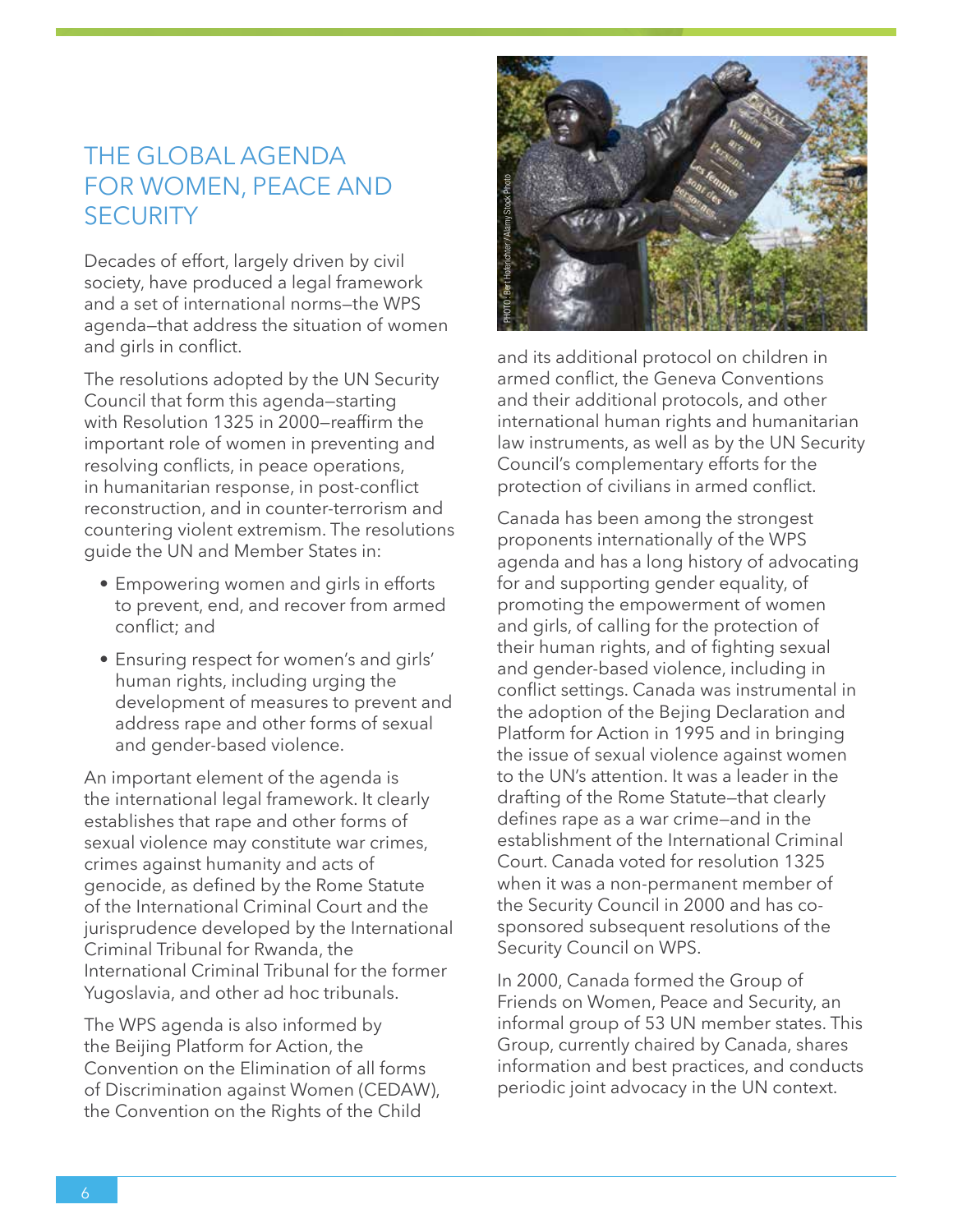

Canada keeps the advancement of WPS at the top of the international agenda through its work in international forums such as the UN, the Organization for Security and Cooperation in Europe (OSCE), the International Organisation of La Francophonie, the Commonwealth, the North Atlantic Treaty Organization (NATO), the G7 and the Global Coalition against Daesh. Canada will continue to play a leading advocacy role at the UN on advancing the WPS agenda, and engage with key UN agencies and a wide range of Member States.

### THE GLOBAL AGENDA FOR WOMEN, PEACE AND SECURITY AND THE SUSTAINABLE DEVELOPMENT GOALS

Advancing the Sustainable Development Goals by 2030 is a priority for Canada, and the government is committed to taking a leadership role in this global agenda.

Development and security go hand in hand. As the 2030 Agenda on Sustainable Development reminds us, "there can be no sustainable development without peace and no peace without sustainable development."

The WPS agenda aligns with the 2030 Agenda's Sustainable Development Goals, in particular, Gender Equality (SDG5) and Peace and Justice (SDG16). The 2030 Agenda recognizes that full human potential and sustainable development cannot be fully achieved if one half of humankind are denied their human rights and opportunities. Building and sustaining peace in fragile and conflict-affected contexts requires rapid and flexible interventions, as well as longerterm efforts to address the root causes of instability.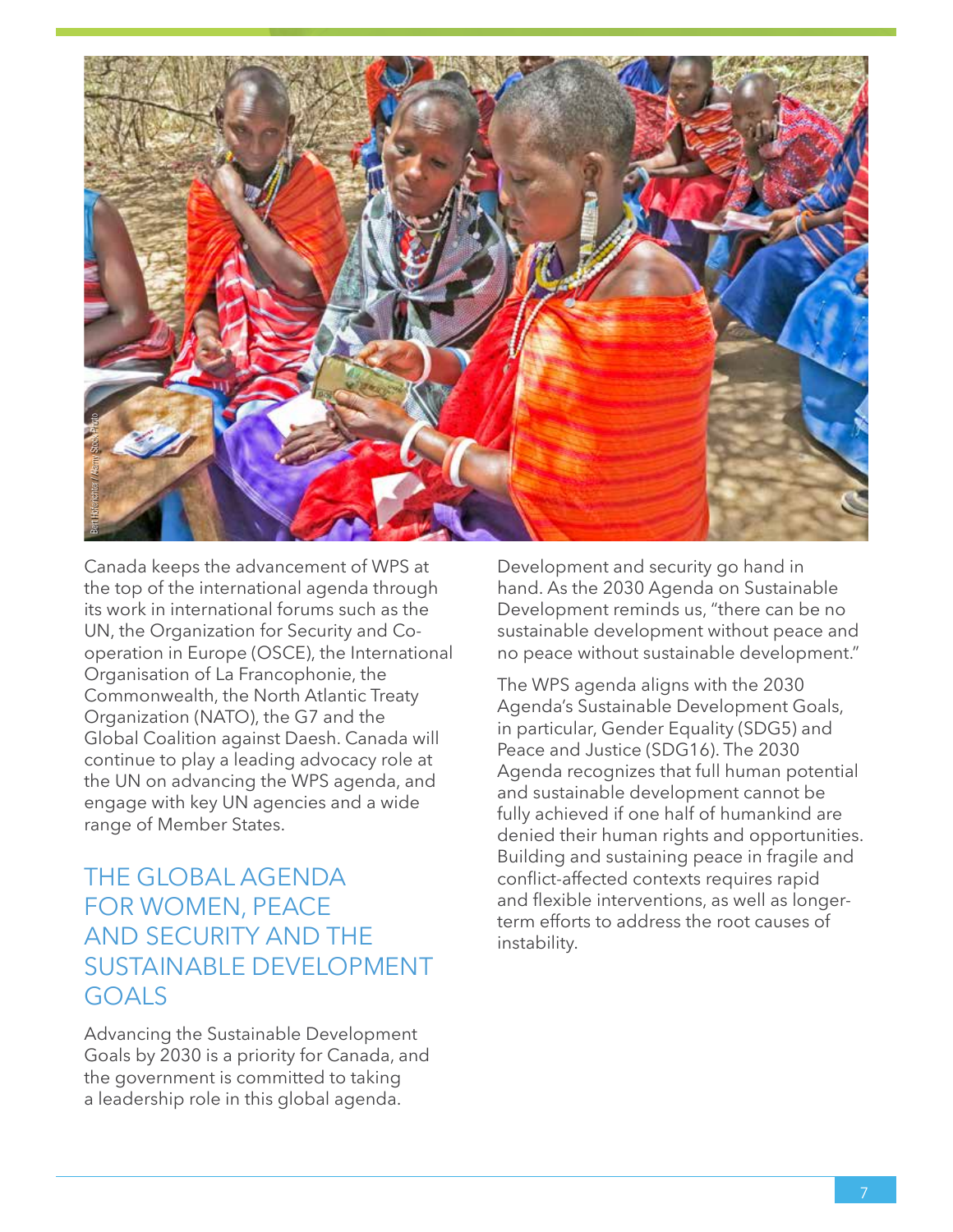## CANADA'S VISION FOR WOMEN, PEACE AND SECURITY IN THE INTERNATIONAL CONTEXT: GENDER EQUALITY AS A FOUNDATION FOR PEACE

*" Women's rights are human rights. That includes sexual and reproductive rights … These rights are at the core of our foreign policy. To that end … Canada's first Feminist International Assistance Policy… will target women's rights and gender equality. We will put Canada at the forefront of this global effort."*

*Minister Freeland's address to Parliament on Canada's foreign policy priorities on June 6, 2017*

Canada's vision for WPS is part of the Government of Canada's feminist agenda, which prioritizes gender equality and the rights of women and girls at its core. Evidence shows that reducing gaps in gender equality increases a society's level of peace.15 Evidence also shows that if given the opportunity, women—in all their diversity—can generate positive outcomes for their families, their communities and their countries. Creating these opportunities means challenging the discrimination women and girls face—recognizing that inequalities exist along intersectional lines—and designing our programs and policies accordingly.

Canada's feminist agenda recognizes the role of civil society in advancing, promoting and protecting human rights. This is why Canada will support the full participation of local women's organizations to advance the WPS agenda in areas such as peace negotiations, conflict prevention, humanitarian action, and peacebuilding. This includes support to gender-responsive local and Indigenous processes for conflict resolution. Local women's organizations know the realities and needs in the field and therefore play a key role in advancing human rights while helping to build communities.

Canada's feminist approach involves men and boys as partners in transformative change. Men and boys can be powerful actors in preventing gender-based violence and the marginalization of women and girls, as well as in creating opportunities for them. Canada's feminist approach challenges the normalization of harmful gender relations. It is based on the understanding that addressing root causes of gender inequality requires the transformation of power relations associated with discrimination, coercion and violence in Canada and abroad.

The Government of Canada has already moved decisively in this direction. Canada's Feminist Foreign Policy, including its International Assistance Policy, puts women and girls—gender equality, empowerment and human rights—at the centre of decisions on humanitarian action, development assistance, and peace and security interventions. Indeed, integrating gender into our whole-of-government security

<sup>15.</sup> Valerie M. Hudson et al., Sex and World Peace, 2012.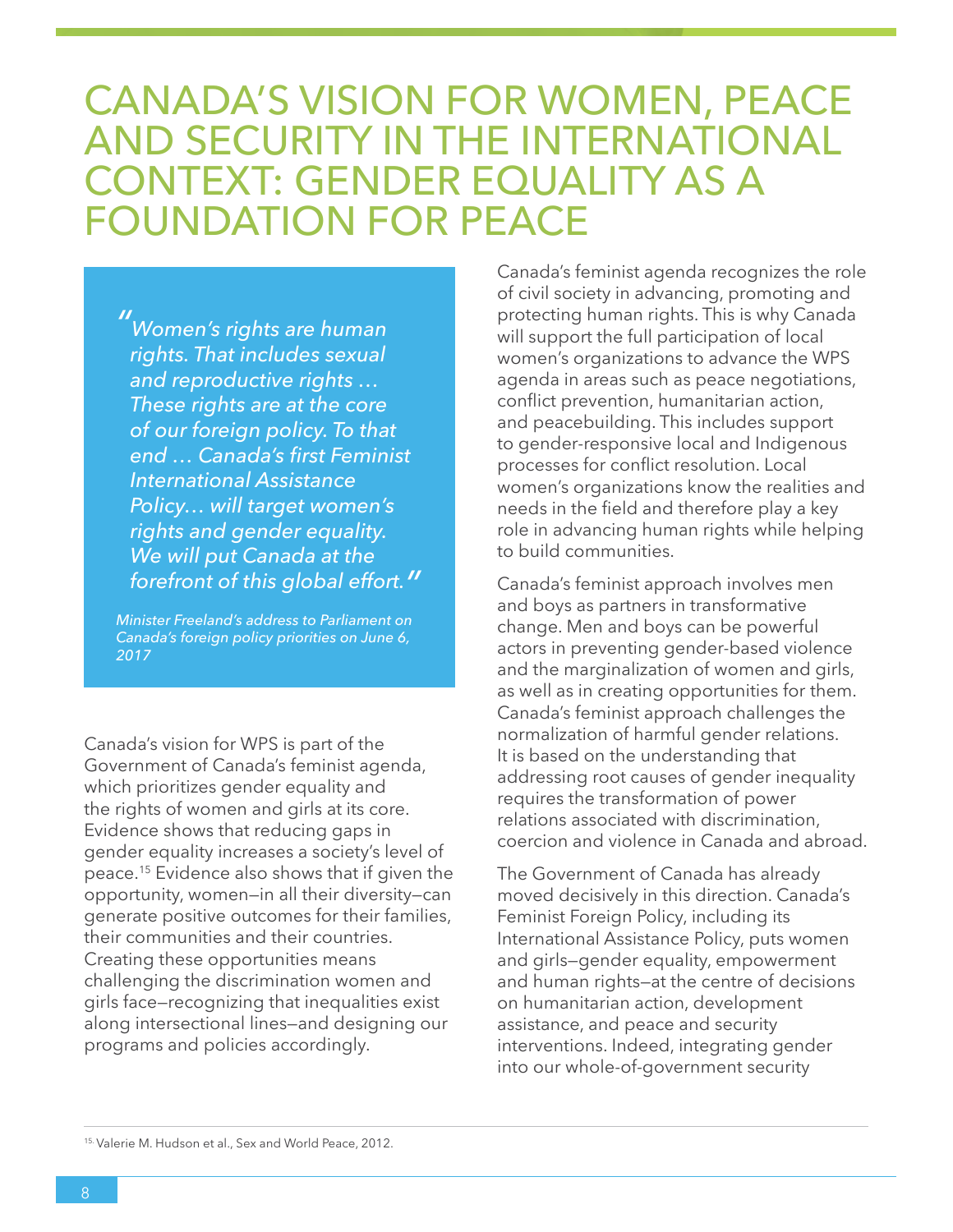The Government of Canada's feminist commitment is evident in many recent announcements, including: \$650-million commitment to sexual and reproductive health and rights; \$150 million in funding for local women's organizations; and the publication of the Chief of the Defence Staff's directive on UNSCR 1325 that calls for the implementation of the resolution across the Canadian Armed Forces, including in planning and deployment activities.

engagements is critical: from early warning tools; to natural disaster responses; to defence and security capacity building; to peace operations; and to post-conflict stabilization.

Canada's Feminist International Assistance Policy has committed to significantly increasing programming that will advance gender equality and empower women and girls. At least 95% of all Global Affairs Canada's bilateral international development investments will specifically target or integrate gender equality and the empowerment of women and girls by 2021-22 (15% targeted and a further 80% integrated). A significant portion of that funding will go to fragile and conflict-affected states.

With the intention to ensure a comprehensive and integrated approach, Canada also works to include gender-based initiatives in its trade and climate change negotiations.

Canada's new Defence Policy—Strong, Secure, Engaged—with its focus on gender equality and diversity, is also part of this feminist approach. The government's efforts to recruit more women into the Canadian

Armed Forces, and to address sexual misconduct in its ranks, as outlined in the Defence Policy, are telling examples of the interconnectedness between the WPS agenda and what we do at home. These measures will allow Canada to deploy more effectively and allow us to lead by example.

In addition to Global Affairs Canada and the Department of National Defence, the RCMP is a core partner for the implementation of the Action Plan. The RCMP is committed to placing the WPS agenda at the centre of its international efforts, such as in the areas of deployments, capacity building and recruitment.

The 2017-2022 Action Plan embeds the feminist approach into the way Canada works on peace and security. This approach is based on the conviction that all people share the same fundamental human rights and that all people should be given the same opportunities to build and develop their communities while working toward sustainable peace.

Women accounted for 24% of Canadian police deployed to peace operations in 2015-2016, exceeding the UN goal of 20%. Meanwhile, women accounted for 13.5% of the Canadian Armed Forces personnel deployed to UN and NATO operations. The Chief of the Defence Staff set a target of increasing the number of women in the Canadian military from 15% to 25%, which will make more women available for deployment to international peace operations.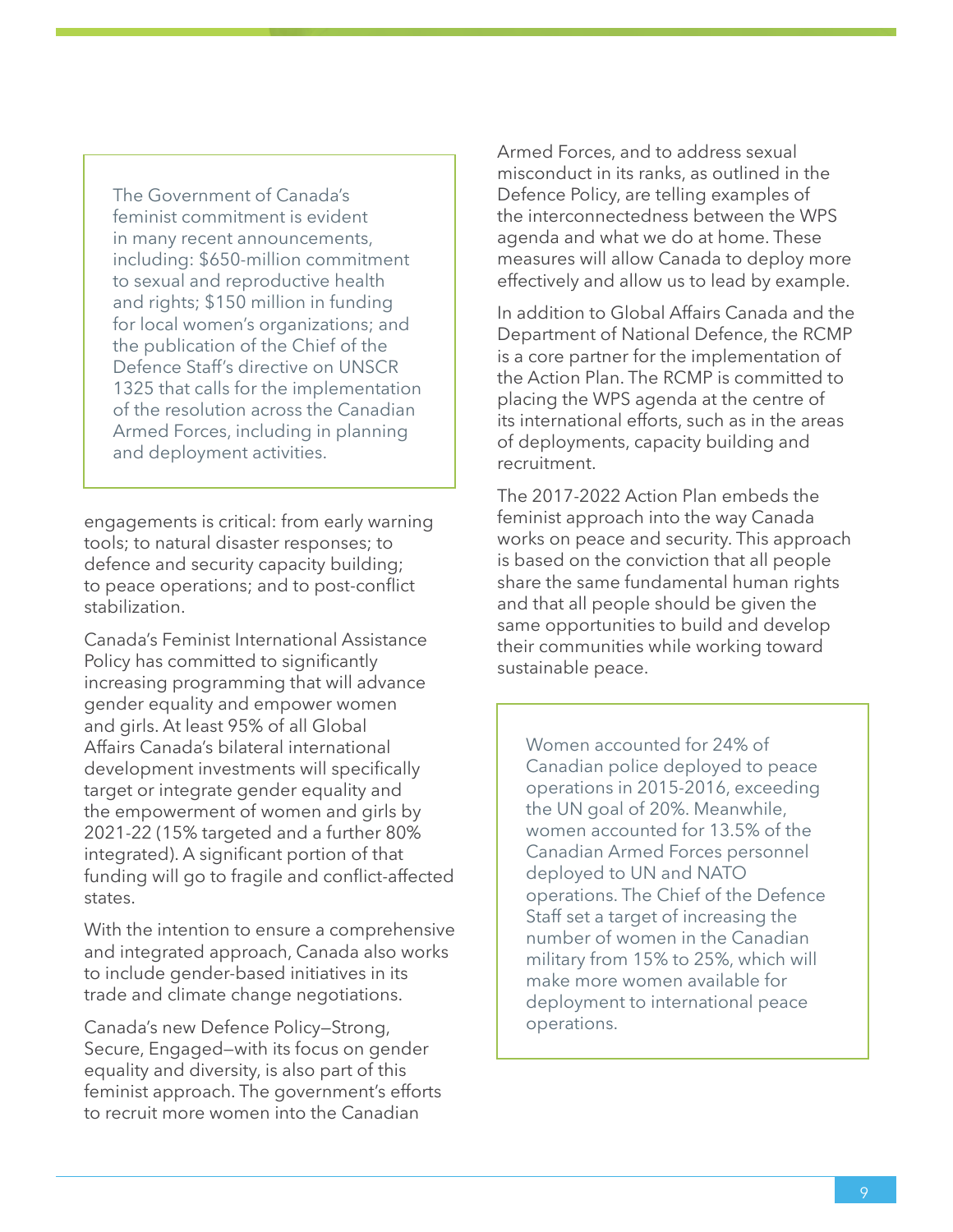## THE NEW ACTION PLAN: CLEAR, COMMITTED, STRONG

Clear objectives, committed partners and strong targets are the essential ingredients to driving transformative change over the next five years.

The 2017-2022 Action Plan goes beyond its predecessor: it is a high-level guiding policy that is comprehensive, detailed and collaborative. It uses a Theory of Change that illustrates how specific actions contribute to each objective. The Theory of Change will evolve as contexts change. To ensure Canada's flexibility and responsiveness to realities and needs in the field, the implementation plans of each partner department will be updated whenever required.

Canada's ambition lies in maintaining a high commitment to the full breadth of the WPS agenda and in bringing domestic and international tools to bear on the achievement of five objectives.

## OBJECTIVES FOR THE ACTION PI AN

Guided by UN Security Council resolution 1325 and subsequent UN resolutions on WPS, the Government of Canada Action Plan partners will implement the following highlevel objectives:

• Increase the meaningful participation of women, women's organizations and networks in conflict prevention, conflict resolution, and post-conflict statebuilding.

- Prevent, respond to and end impunity for sexual and gender-based violence perpetrated in conflict and sexual exploitation and abuse by peacekeepers and other international personnel, including humanitarian and development staff.
- Promote and protect women's and girls' human rights, gender equality and the empowerment of women and girls in fragile, conflict and post-conflict settings.
- Meet the specific needs of women and girls in humanitarian settings, including the upholding of their sexual rights and access to sexual and reproductive health services.
- Strengthen the capacity of peace operations to advance the WPS agenda, including by deploying more women and fully embedding the WPS agenda into CAF operations and police deployments.

*" The continued operational excellence of our military also requires that it reflect Canada in all its diversity, that it be inclusive, and that it provide at all times and in all ranks a respectful environment for women."*

*Minister Sajjan*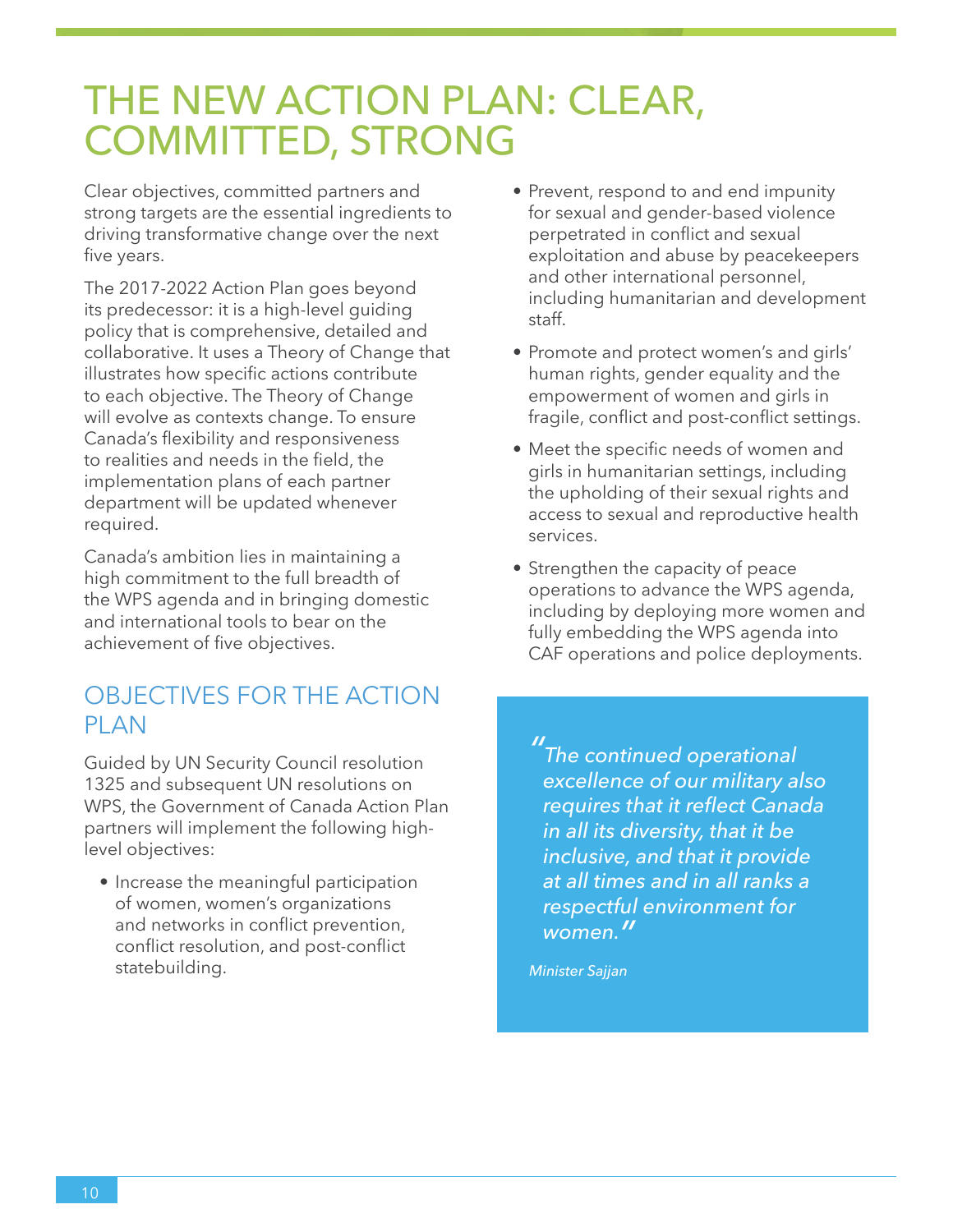

### ACTION PLAN PARTNERS

Global Affairs Canada, the Department of National Defence and the Canadian Armed Forces, and the Royal Canadian Mounted Police play a central role on Canada's behalf in conflict-affected states. These departments will continue their work as the **lead partners** on the 2017-2022 Action Plan and will build on their work under the previous Action Plan in strengthening their collaboration in the field.

Four **supporting partners** are joining the 2017-2022 Action Plan: Public Safety Canada, Status of Women Canada, Immigration, Refugees and Citizenship Canada, and the Department of Justice.

Supporting partners mainly focus on domestic policy and programs, but they also work on issues of global importance—such as migration, justice sector reform, combatting violent extremism and resettlement of refugees from conflict-affected states.

Therefore, they will contribute to the empowerment, inclusion and protection of women and girls around the world.

When Canada engages in a conflict-affected state or region, partners will work together more than ever before—to ensure their individual efforts are not just complementary, but fully leveraged to add up to more than the sum of their parts.

### TAKING ACTION

Lead partners have made commitments in the following three areas:

- Political leadership and diplomacy;
- Programming; and
- Capacity to deliver results.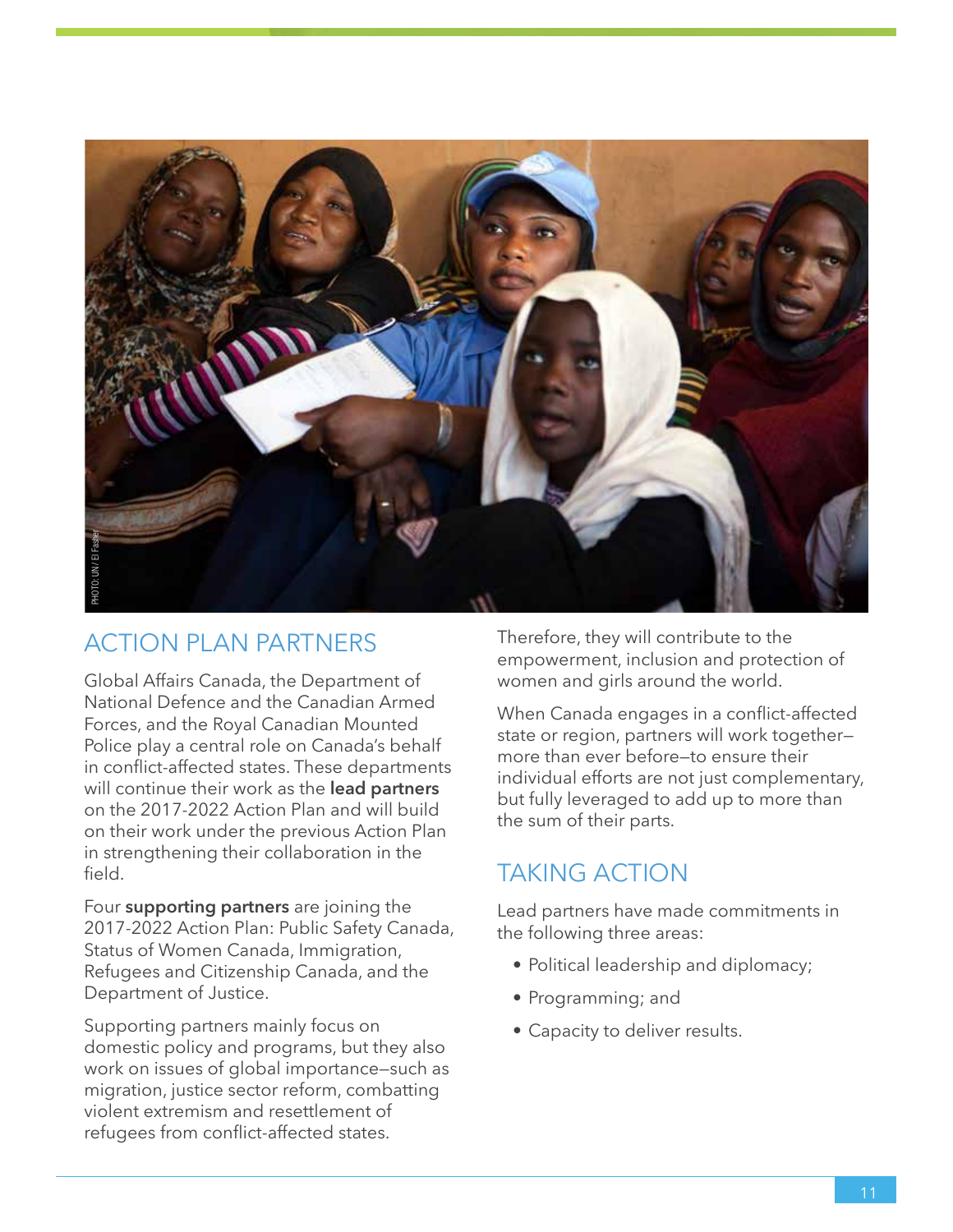The Theory of Change illustrates how the various commitments by the lead and supporting partner departments contribute to the Action Plan's five objectives. Separate implementation plans define specific activities and will serve as public yardsticks against which all stakeholders can measure how Canada is advancing the WPS agenda. The implementation plans will be regularly reviewed and, whenever possible, augmented during the period the 2017-2022 Action Plan is in effect.

#### Political leadership and diplomacy

Canada is committed to integrating gender into all of its policy and diplomatic engagements. Political leadership and diplomacy are necessary to operationalize and enforce the normative and legal WPS frameworks. Strong leadership and diplomacy are also crucial in advancing the agenda and ensuring it reflects emerging issues.

Canada strives to lead and strengthen the rules-based international order from which Canadians benefit. As such, Canada will exercise its diplomacy and political leadership, using all avenues and forums at its disposal, including at the UN, NATO, OSCE, Commonwealth and La Francophonie, to put the role of women and girls in conflict-affected states at the centre of any discussions or decisions about those situations and to strengthen international norms. In addition to multilateral diplomacy, Canada's mission network will play a critical role in both implementing and informing Canada's Action Plan.

For example, Canada will advocate for:

• The meaningful participation of women, women's organizations and networks in peace processes, as well as more women in international peace operations and national security sectors.

- Zero tolerance for sexual exploitation and abuse by peacekeepers and other international personnel, including humanitarian and development staff.
- More women to assume leadership roles in the UN and across the international peace and security architecture.

Canada will also help ensure that the WPS agenda evolves globally to respond to the changing nature of conflicts.

#### Programming

The UN has called on Member States to commit to the implementation of the WPS agenda. This is why Canada will increase its programming to advance the WPS agenda by supporting projects in fragile and conflict-affected states that target the rights, participation, empowerment and protection of women and girls, including support to local women's organizations in those states. Canada will also ensure gender analysis informs all projects through explicit and deliberate steps and results that ensure that the interventions provide equitable access and benefits, promote women's equal participation in decision making, and consider the rights and particular interests of women and girls, as well as those of men and boys.

Canada's \$450-million Peace and Stabilization Operations Program (PSOPs) will increase its commitment to genderequality programming through dedicated WPS projects. Of all PSOPs investments, 95% will explicitly target or integrate WPS activities by 2021-22 (15% targeted and a further 80% integrated). This will complement efforts that will be made across all Global Affairs Canada grant and contribution programs in accordance with Canada's Feminist International Assistance Policy.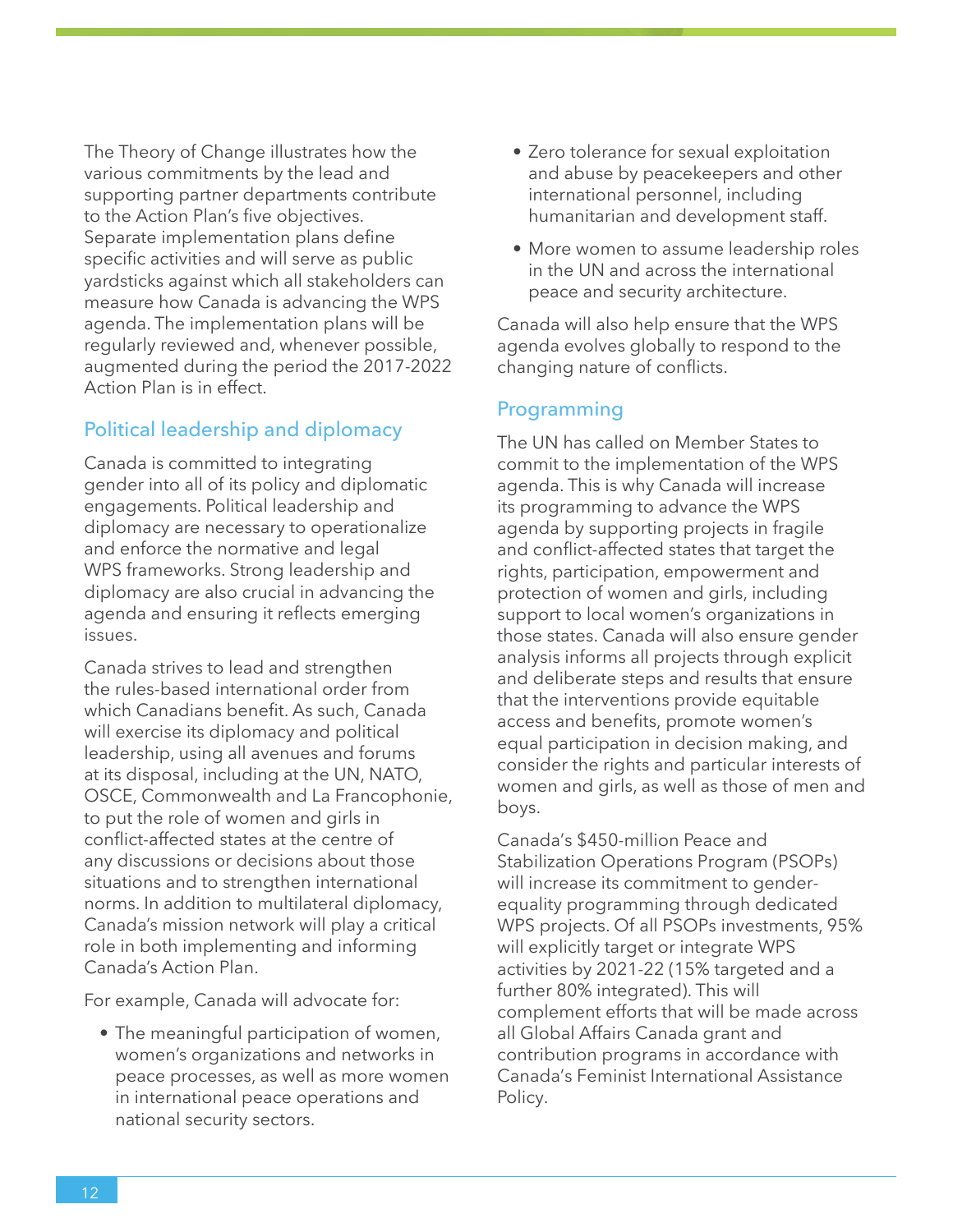*" As part of its new feminist agenda, Canada will be investing in grassroots women's organizations to ensure that more women are involved in peacebuilding. It is crucial for countries and regions that are seeking peace to be inclusive. The resolution of conflicts cannot be achieved by leaving women on the sidelines. Canada will do its part by calling for more women leaders and women's organizations to be at the centre of any peacebuilding efforts."*

*Minister Bibeau*

Programming to advance the WPS agenda will, for example:

- Help women to better understand their legal rights and improve their access to justice. Canada will also help increase the capacity of governments—notably their police and judicial systems—to strengthen laws and services and hold perpetrators of sexual and gender-based crimes to account.
- Ensure that emergency humanitarian funding includes support for women's and girls' sexual and reproductive health needs, and raise the importance of this targeted assistance with international partners and at international events in the humanitarian system.

• Help increase the representation of women in national security sectors in fragile and conflict-affected states and in international peace operations.

#### Capacity to deliver results

Partners of the Action Plan will increase their capacity to deliver results by building expertise and dedicating more efforts to showing leadership.

All policies and programming will use Gender-based Analysis Plus (GBA+), an analytical tool used throughout the Government of Canada to assess how diverse groups of women, men, and gender-diverse people may experience policies, programs and initiatives—WPS efforts included. GBA+ reminds all decision makers that policies must be assessed through a feminist lens, based on all identity factors, such as gender, race, ethnicity, religion, age, sexual orientation and ability.

Operation HONOUR is the name of the Canadian Armed Forces mission to eliminate harmful and inappropriate sexual behaviour from the Canadian military. This mission is based on the following principles:

- Every woman and man who serves their country deserves to be treated with dignity and respect—anything less is simply unacceptable; and
- Any attitude or behaviour that undermines the camaraderie, cohesion and confidence of serving members threatens the longterm operational success of the Canadian Armed Forces.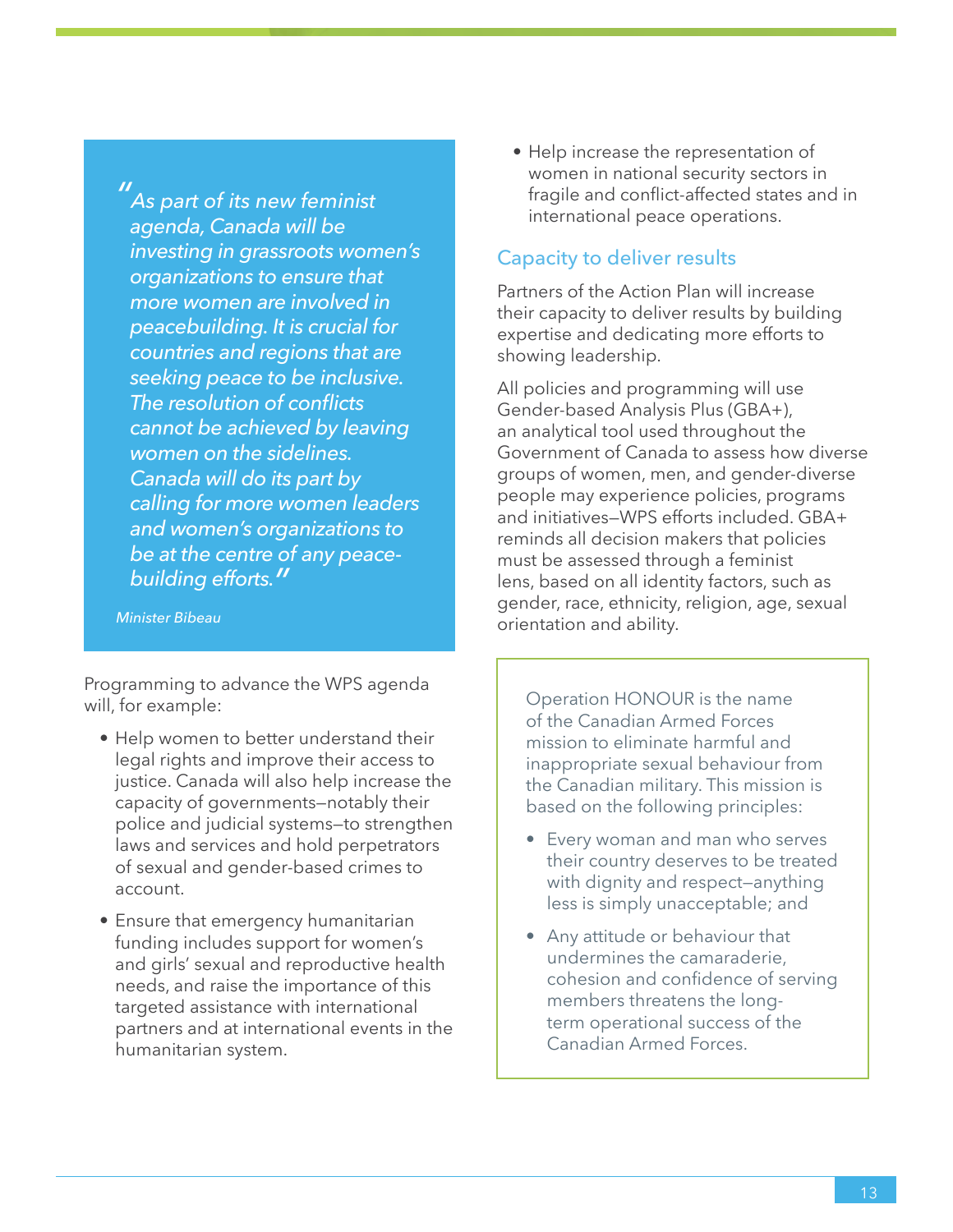Canada will also for example:

- Strengthen gender and WPS training, including on gender-based violence, for government personnel.
- Recruit more women to the Canadian Armed Forces.
- Increase the number of women deployed in multilateral peace operations and other stabilization efforts.

Supporting women's participation in Canada's own institutions is key to delivering on the WPS agenda, both because this enables more women to deploy internationally, and because we should lead by example.

In the Canadian Armed Forces, as outlined in the Department of National Defence Policy, women will be supported by the promotion of a culture of leadership, respect and honour. The CAF will strive to eliminate harmful behaviour and ensure a work environment free from harassment and discrimination. It will do this by fully implementing the 10 recommendations of the Deschamps report through Operation HONOUR. To ensure that CAF members are best able to execute their duties in peace operations, they are provided predeployment training on human rights, protection of civilians, WPS, conflictrelated sexual violence, child protection, sexual exploitation and abuse, and human trafficking.

The RCMP will strengthen its pre-deployment courses for Canadian law enforcement officers participating in peacekeeping operations—just one of the ways in which it will further advance the WPS agenda. These types of law enforcement contributions are essential to advancing the principles of WPS and to enacting the change at home and abroad that will ultimately lead to genderequal societies.

*" The thousands of women across Canada who dedicate themselves to keeping our country safe inspire us all with their leadership, skill and strength. Every day they push the boundaries, and lead the way in achieving excellence. It's only by accepting and celebrating the contributions of all people that we can achieve our greatest success. When women have the opportunity to share their talents and expertise without a 'glass ceiling' everyone benefits."*

*Minister Goodale*

#### ACCOUNTABILITY, MONITORING AND REVIEW

The Minister of Foreign Affairs is responsible for Canada's implementation of the international WPS agenda and for ensuring that implementation across government is aligned with the government's foreign policy priorities. Global Affairs Canada, through PSOPs, coordinates the whole-of-government Action Plan efforts.

Ministers of Action Plan partners are accountable for delivering on their respective implementation plans. All partners commit to integrating the Action Plan into corporate planning and reporting regimes and to tracking and reporting progress through their contributions to the annual progress reports.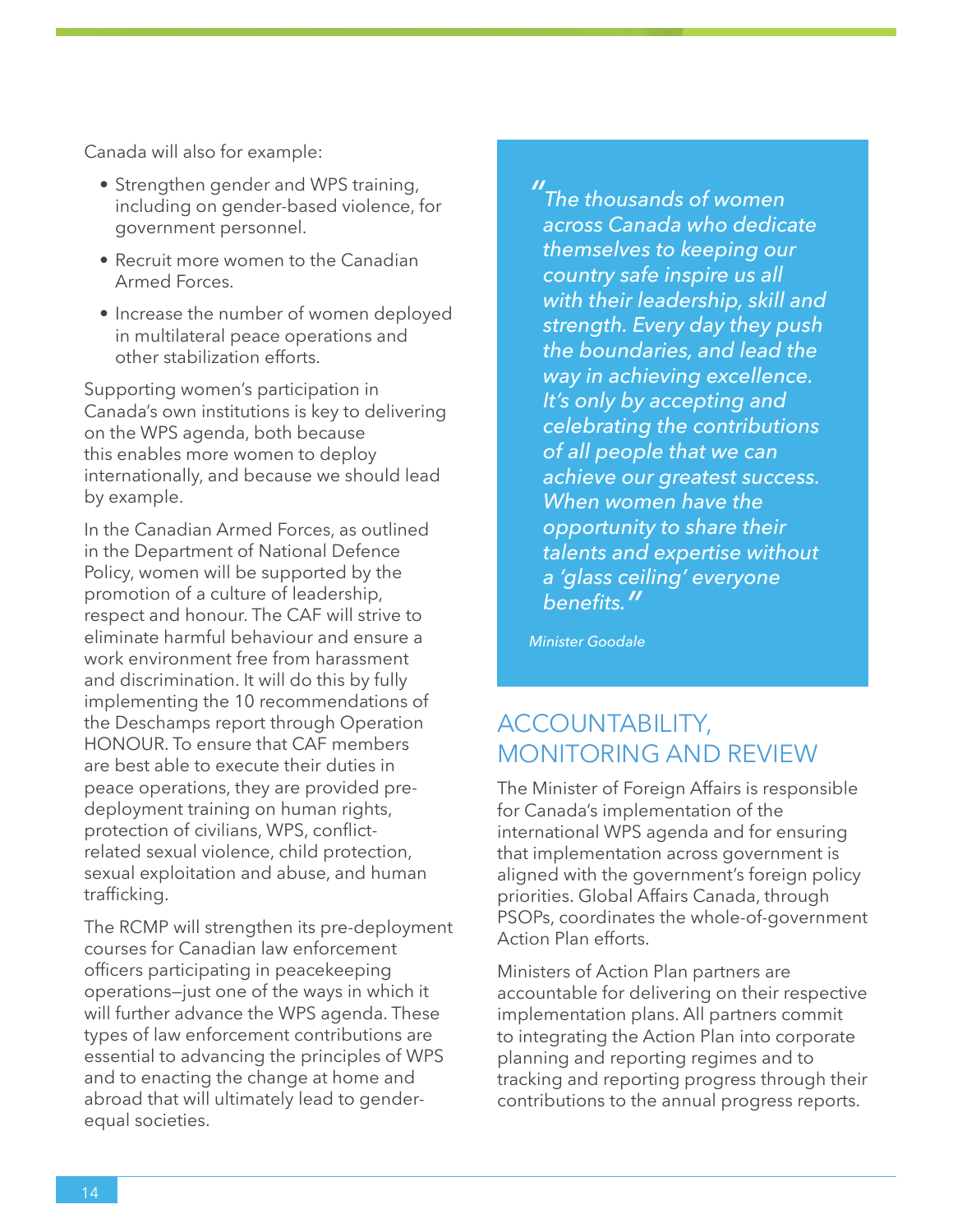The implementation of the Action Plan will be coordinated in several ways, as described below.

#### PSOPs Advisory Board

The PSOPs Advisory Board, a whole-ofgovernment forum at the Director General level, brings together departments and agencies involved in Canada's peace operations and coordinates government policy on the Action Plan and Canada's role in implementing the WPS agenda.

#### WPS champions

Each lead Action Plan partner has identified a WPS champion. These individuals will act as key resources on the agenda in their respective departments. The champions are responsible for delivering on the implementation of their commitments and for ensuring the approach is coherent. WPS champions

will meet with the Action Plan Advisory Group, as a minimum, in connection with the preparation or tabling of progress reports. WPS champions are:

- Global Affairs Canada: The Director General of PSOPs, who is also Canada's National Focal Point globally for WPS implementation.
- Department of National Defence and the Canadian Armed Forces: A General Officer, who is designated by the Deputy Minister of National Defence and the Chief of the Defence Staff and who will also be the GBA+ Champion.
- The Royal Canadian Mounted Police: The Assistant Commissioner of Federal Policing Special Services.

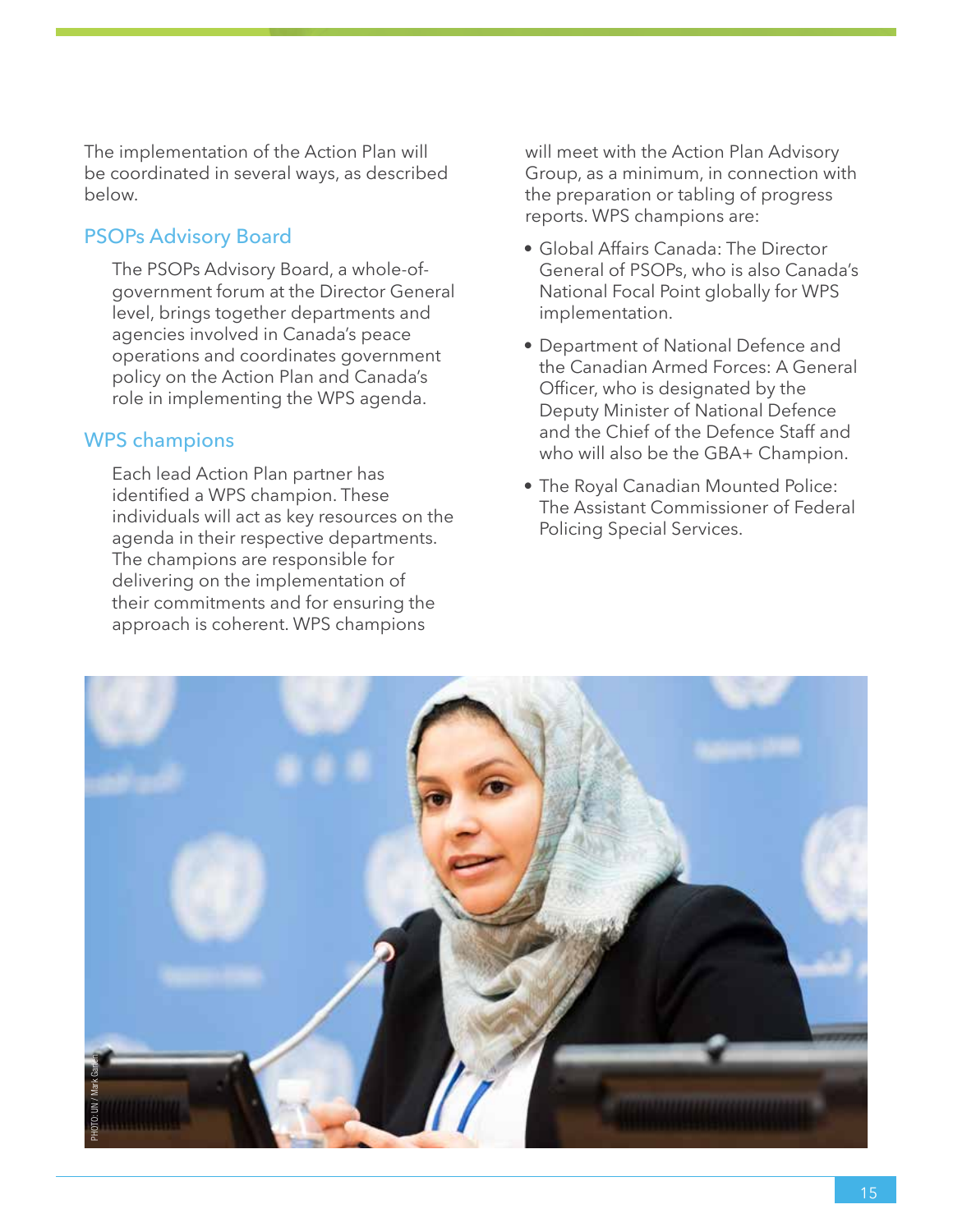#### Action Plan Advisory Group

The Action Plan Advisory Group will advise PSOPs—as coordinator of the Action Plan—as well as the PSOPs Advisory Board on the implementation of the Action Plan.

The Group will comprise civil society experts and government officials and will be co-chaired by a PSOPs official and a representative of civil society through the Women, Peace and Security Network-Canada (WPSN-C). The Group will meet regularly throughout the Action Plan's life cycle to exchange experiences and best practices, discuss challenges and develop innovative solutions related to the implementation of the Action Plan. The Group will also engage with staff from Canadian embassies abroad and women's groups' leaders to learn from experiences from the field.

The Group will improve progress monitoring by means of a continuous dialogue between civil society experts and government officials who are responsible for implementing the Action Plan. WPS Champions will attend meetings as defined in the Group's terms of reference.

The terms of reference will be developed jointly by the government and the WPSN-C. The Group will be established within the first six months of the launch of this Action Plan.

Together, the PSOPs Advisory Board and the Action Plan Advisory Group will ensure the Action Plan implementation is strategic, coordinated, and responsive to new challenges. Monitoring will also involve continuous consultation with local women's organizations that are beneficiaries of Canadian programming and advocacy.

#### Progress Reports

Canada will continue its practice of annual, public progress reporting and will table reports every September. This together with an independent mid-term review and summative evaluation—will enhance the dialogue with civil society and parliamentarians on Canada's role in implementing the WPS agenda.

Implementing the Action Plan is part of the government's broader commitment to results and delivery, through which each department reports on key priorities in their yearly reports. The Prime Minister also holds stocktaking exercises with government ministers on his priorities; the Action Plan is part of the Prime Minister's commitment to gender equality and diversity.

Canada's approach to international assistance is based on evidence that advancing gender equality is both the right and the smart thing to do: Giving everyone the same opportunities in life helps reduce poverty and increase economic growth and increases stability world-wide, including for Canadians.

Moreover, progress reporting will allow Action Plan partners to update their implementation plans based on the annual review:

- Where targets are not being met, barriers will be identified and addressed.
- Where targets have been met, new and more ambitious targets can be set.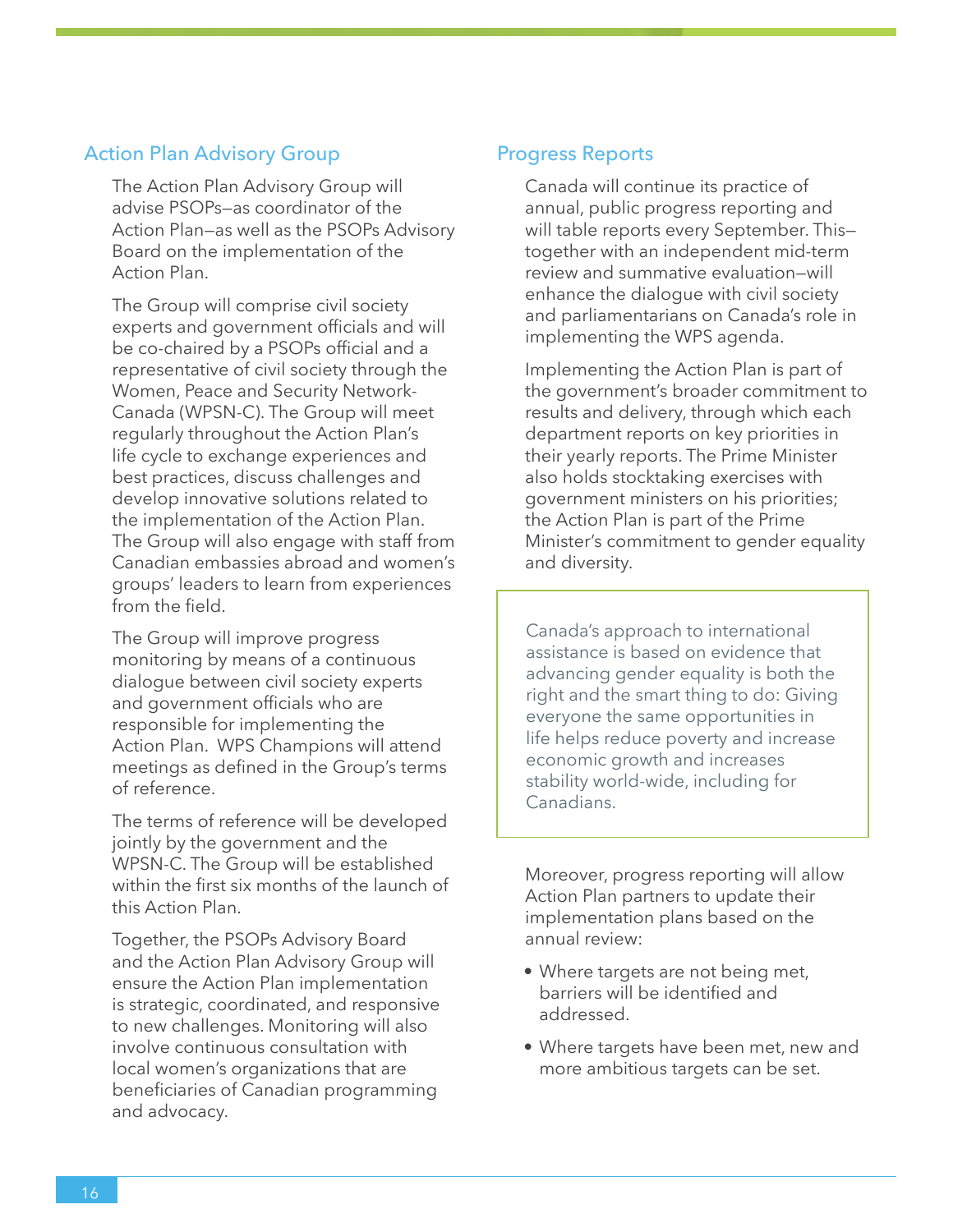• Where contexts have changed, so too will Canada's political, diplomatic and programming strategies.

## INDISPENSABLE COLLABORATION WITH CIVIL **SOCIETY**

Recognizing the crucial role of civil society, Canada will support local women's organizations and movements that advance women's rights. To amplify women's voices around the world, Canada will also collaborate with Canadian civil society and women's organizations at the grassroots level to find new and innovative ways to work together. Canada's Policy for Civil Society Partnerships for International Assistance — A Feminist Approach will guide these efforts.

The Government of Canada has consulted with civil society in developing this Action Plan, in particular with WPSN-C. On-going engagement with these dedicated experts, as well as consultations specifically on the Action Plan renewal, have been invaluable in moving the government's policies forward.

Recognizing the crucial role of civil society, Canada announced \$150 million in funding for local women's organizations that will facilitate programming in a range of sectors, including reconciliation and conflict prevention. This new funding is essential to enable transformative change on the ground and to amplify women's voices around the world.

The government will strengthen and formalize this collaboration through the establishment of the Action Plan Advisory Group, described above, whose members will monitor progress and discuss emerging issues.

### **CONCLUSION**

The 2017-2022 Action Plan is a comprehensive plan to support women's full participation in peace and security efforts, to prevent, address and fight impunity for conflict-related sexual violence, and to consolidate women's and girls' empowerment and advance gender equality, including in the world's most dangerous and complex conflicts.

An expanded government partnership, enhanced capacity and robust collaboration with civil society will enable Canada to make a greater impact in achieving these objectives.

The empowerment of women and girls in efforts to prevent, end and recover from armed conflict benefits us all. Gender

equality and inclusive peace processes build more stable societies—a precondition for a peaceful world for everyone: women, men, girls and boys.

The rights of women and girls cannot be compromised. Canada will lead.

> *" Turning aside from our responsibilities is not an option."*

*Minister Freeland's address to Parliament on Canada's foreign policy priorities on June 6, 2017*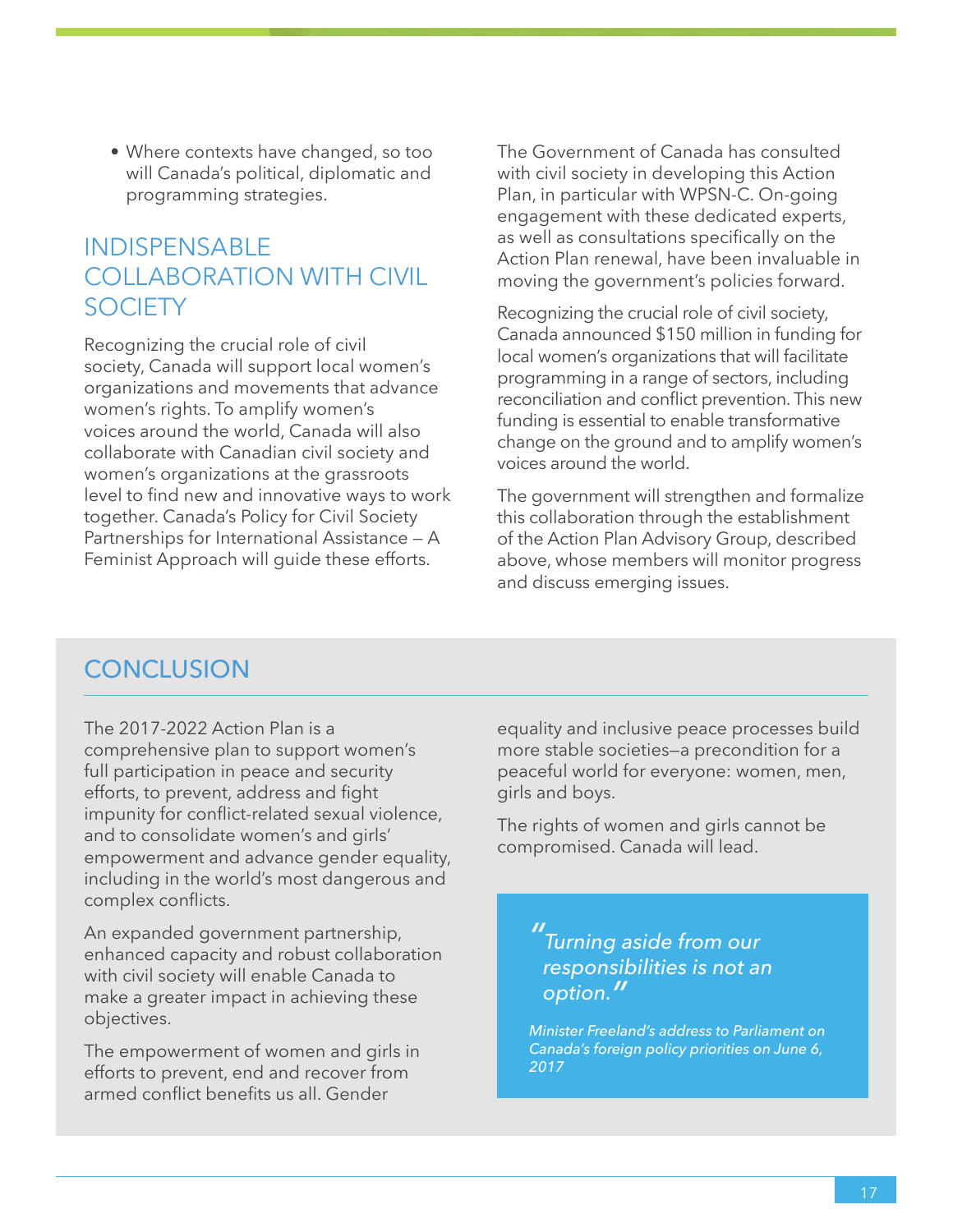### **DEFINITIONS**

#### **Child, early and forced marriage (CEFM):**

The term "child marriage" refers to a marriage in which at least one of the parties is a child. According to the Convention on the Rights of the Child, a child is "every human being below the age of eighteen years unless under the law applicable to the child, majority is attained earlier". "Early marriage" is often used interchangeably with "child marriage" and refers to marriages involving a person aged below 18 in countries where the age of majority is attained earlier or upon marriage. Early marriage can also refer to marriages where both spouses are 18 or older but other factors make them unready to consent to marriage, such as their level of physical, emotional, sexual and psychosocial development, or a lack of information regarding the person's life options. A forced marriage is any marriage that occurs without the full and free consent of one or both of the parties and/or where one or both of the parties is/are unable to end or leave the marriage, including as a result of duress or intense social or family pressure.

(Source: the April 2014 report on Preventing and eliminating child, early and forced marriage by the Office of the High Commissioner for Human Rights)

**Disarmament, demobilization and reintegration (DDR)** refers to the process of disarming soldiers or other fighters, disbanding their military units, and helping them integrate socially and economically into society by finding them civilian livelihoods.

**Fragility** is characterized as the accumulation and combination of risks combined with insufficient capacity by the state, system, and/or communities to manage, absorb, or mitigate its consequences. This situation of exposure to risk can lead to negative outcomes, including violence, armed conflict, protracted political crises, and chronic underdevelopment. Risks and coping capacity are measured in five dimensions to

include political, societal, security, economic, and environmental aspects. (Source: the OECD)

**Gender** refers to the roles, behaviours, activities, and attributes that a given society may construct or consider appropriate for men and women. It can result in stereotyping and limited expectations about what women and men can and cannot do (e.g. femininity and masculinity). Gender is different from sex, which refers to the biological and physiological characteristics that define men, women and intersex persons.

**Gender equality** refers to equal rights, responsibilities and opportunities for women, men and gender-diverse people. Equality refers to the state of being equal while equity refers to the state of being just, impartial or fair. However, equality of opportunity by itself does not guarantee equal outcomes for women, men and gender-diverse people.

**Gender mainstreaming** means ensuring that gender perspectives and attention to the goal of gender equality are central to all activities, such as policy, programming and advocacy, and in all phases: planning, implementation, monitoring and evaluation.

**Gender-based Analysis Plus (GBA+)** is an analytical tool used by the Government of Canada to assess how diverse groups of women, men and gender-diverse people may experience policies, programs and initiatives. The "plus" in GBA+ acknowledges that the analysis goes beyond biological (sex) and socio-cultural (gender) differences. We all have multiple identity factors that intersect to make us who we are; GBA+ also considers many other identity factors, like race, ethnicity, sexual orientation, religion, age, and mental or physical disability. The Government of Canada committed to using gender-based analysis in 1995, as part of the ratification of the [United Nations' Beijing](http://www.un.org/womenwatch/daw/beijing/platform/declar.htm)  [Platform for Action](http://www.un.org/womenwatch/daw/beijing/platform/declar.htm).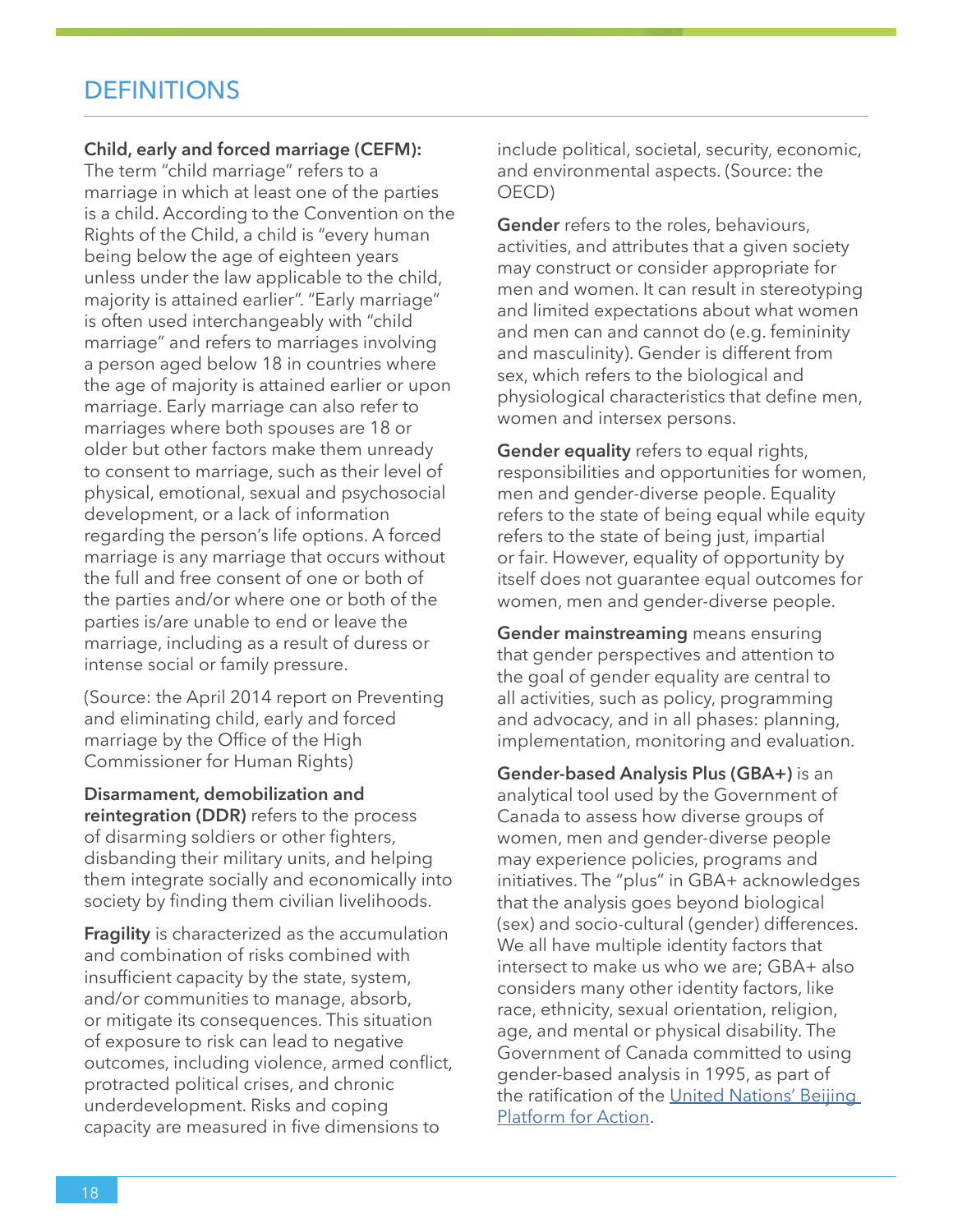**Gender-responsive** policies or programs are developed with the consideration of gender norms, roles and inequalities with measures taken to actively address them.

**Gender-sensitive** indicates a cognitive awareness of gender differences, but appropriate action may not have been taken. However, the terms gender-responsive and gender-sensitive are often used interchangeably.

**Gender transformative** interventions go beyond gender responsiveness and specifically aim at transforming unequal gender relations to promote shared power, control of resources, decision making, and support for women's and girls' empowerment.

**Justice and security sector reform (JSSR), security sector reform (SSR) or security system reform (SSR)** refers to reforming or rebuilding a state's security sector to establish effective, accountable and representative security institutions that carry out their legitimate functions in a manner consistent with democratic norms and sound governance (i.e. good security sector governance). The term "security sector/system" includes the military, police, and other institutions such as border management and correctional services, the judiciary, and legislative oversight bodies. SSR is an important part of post-conflict statebuilding.

**Multiple and intersecting discrimination:** Individuals have layered identities based on intersecting identity factors such as gender, ethnicity, race, religion, age, sexual orientation and ability. The discrimination they face is multidimensional and its various components cannot be addressed separately.

#### **Sexual and gender-based violence (SGBV):**

Gender-based violence (GBV) is violence perpetrated against someone based on their gender expression, gender identity or perceived gender. Specifically, GBV includes any act of violence or abuse that can result in physical, sexual or psychological harm or suffering. It affects every society and every social class and occurs in both private and public life. Whether the context is the use of rape as a tool of war, sex trafficking, intimate partner violence, female genital mutilation, or other forms, GBV is a violation of human rights in all cases. It is a disempowering force that erodes a person's self-dignity, health and ability to participate in social, economic and political life. GBV is a barrier to gender equality, sustainable development and peace. GBV is rooted in gender inequalities and is intensified by other forms of discrimination, including racism, colonialism, disability, homophobia, transphobia and poverty. It is often exacerbated in conflict settings.

Sexual violence is a prevalent type of GBV. Sexual violence in conflict includes rape, sexual slavery, forced prostitution, forced pregnancy and forced sterilization or abortion. The international legal framework clearly establishes that rape and other forms of sexual violence may constitute war crimes, crimes against humanity and genocide. Many states have laws that punish these acts, either as the specified crimes or as ordinary crimes under national law. The International Criminal Court in the Hague will in some instances have jurisdiction. Some international treaties and, arguably, customary international law, oblige states to either prosecute or extradite persons who commit war crimes, crimes against humanity and genocide. The international regime and many states agree that amnesty cannot be granted for these serious violations of international law.